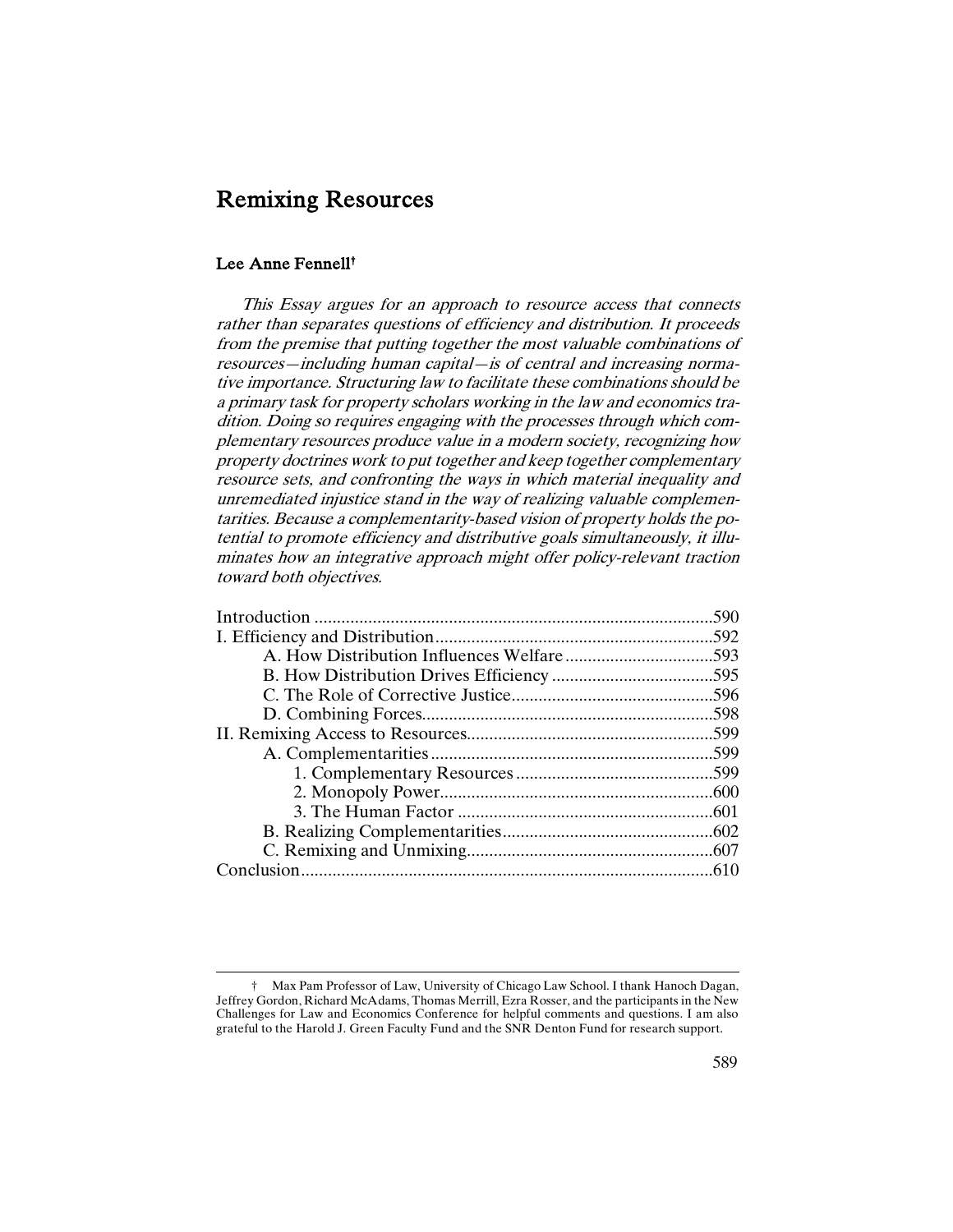## Introduction

For decades, law and economics sidelined questions of distribution, banishing them from the heartland of substantive legal analysis and relegating them to the realm of tax and transfer.1 Increasingly, scholars are rejecting this intellectual division of labor and the premises on which it rests.2 It is now clear that law and economics cannot progress as a policy-relevant field without confronting the problems of inequality and injustice roiling society. Nor can it ignore, even by its own lights, the ways in which distribution impedes or advances the modern production of value—a deeply interdependent process that depends critically on mixing and remixing separately held resources into the most valuable combinations over time.

In this Essay, I consider one avenue through which property theory might contribute to this new law and economics agenda—and, not incidentally, secure the continuing relevance of property itself as a modern field of inquiry. I have suggested elsewhere the importance of reframing property to focus on the significance of complementarities among resources in generating value.<sup>3</sup> At one level, this approach seems to be all about pursuing efficiency, a familiar normative goal of law and economics. But a complementarity-based vision of property also carries profound distributive implications with which law and economics scholars can and should engage. Not only does distribution bear on the welfare implications of resource arrangements, it determines the ways in which human capital and other resources can be combined to generate value. Resource complementarity also sheds light on the law's past and potential responses to misappropriation and expropriation, an arena in which distribution and efficiency come together.4

Property might seem like an unlikely vehicle for pursuing distributive aims.5 It is, by design, inertial and accretive in ways that might be thought

<sup>1.</sup> In law and economics, this move is most strongly associated with the work of Louis Kaplow and Steven Shavell. See infra note 12 and accompanying text.

<sup>2.</sup> See, e.g., Lee Anne Fennell & Richard H. McAdams, The Distributive Deficit in Law and Economics, 100 MINN. L. REV. 1051 (2016); Zachary Liscow, Reducing Inequality on the Cheap, 123 YALE L.J. 2478 (2014); Alex Raskolnikov, Distributional Arguments, in Reverse, MINN. L. REV., (forthcoming 2021), www.ssrn.com/abstract=3692798 [https://perma.cc/X93K-P5Y7]; Richard Revesz, Regulation and Distribution, 93 N.Y.U.L. REV. 1489 (2018). Some recent work has been catalyzed by the publication of THOMAS PIKETTY, CAPITAL IN THE TWENTY-FIRST CENTURY (Arthur Goldhammer trans., 2014). See, e.g., Shi-Ling Hsu, Inefficient Inequality, 5 IND. J.L. & SOC. EQUALITY 1 (2016).

<sup>3.</sup> Lee Anne Fennell, *Property as the Law of Complements*, in RESEARCH HANDBOOK ON PRIVATE LAW THEORY 155 (Hanoch Dagan & Benjamin Zipursky eds., 2020).

<sup>4.</sup> I am using "distribution" broadly in this Essay to refer to the spread and concentration of resources and opportunities among people, regardless of the basis for the claims that individuals might have on those resources and opportunities. See infra Section I.C (discussing the relationship between distributive justice and corrective justice).

<sup>5.</sup> See, e.g., Ezra Rosser, Destabilizing Property, 48 CONN. L. REV. 397, 436 (2015) ("Property is arguably an odd choice of mechanism for the protection of low-income people . . . ."); Thomas W. Merrill, The Property Strategy, 160 U. PA. L. REV. 2061, 2093-94 (discussing property's tendency to increase inequality).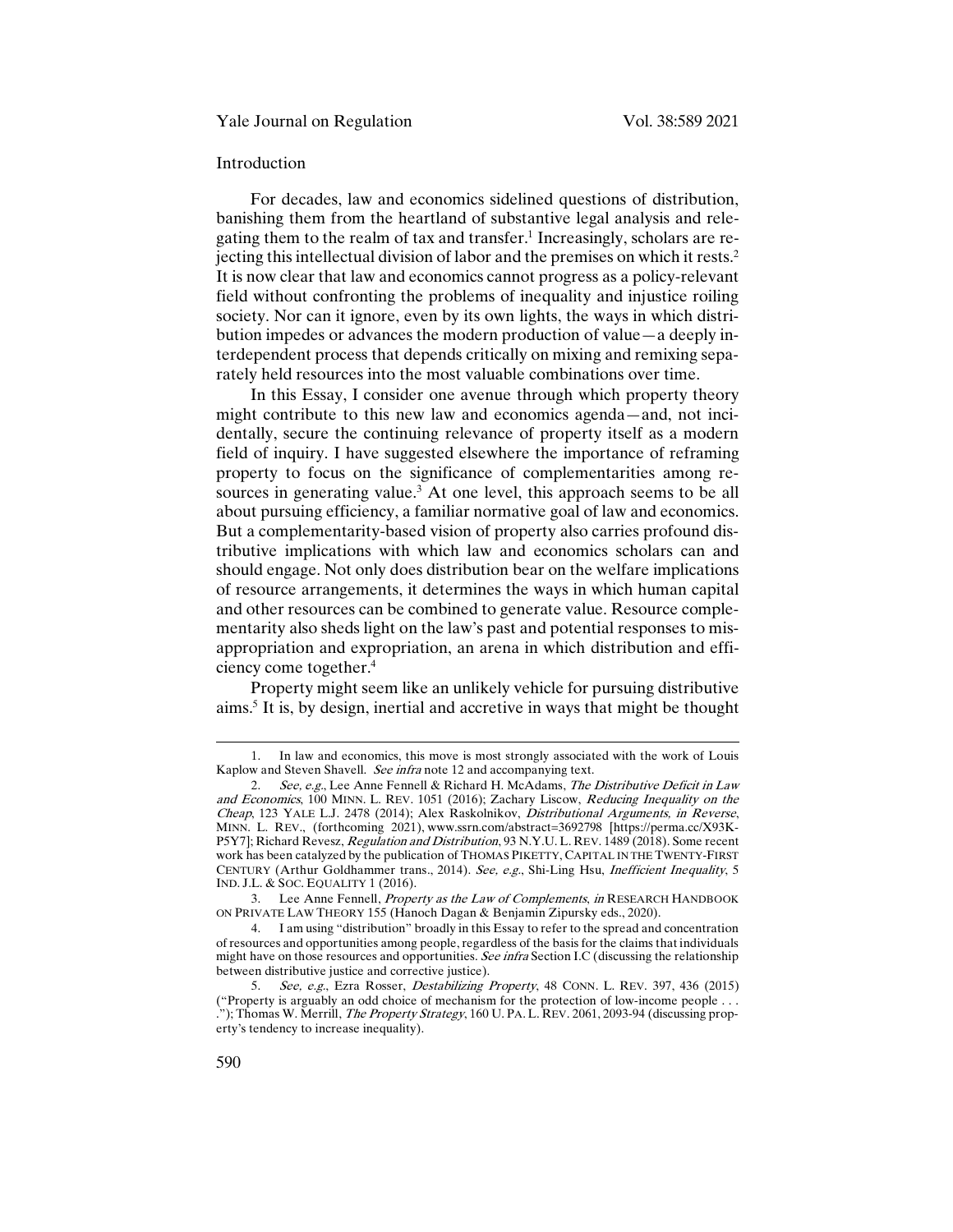to advance investment efficiency and protect expectations, but that also tend to entrench inequality and widen wealth disparities.<sup>6</sup> Yet property law has also proven itself more than willing to upend entitlements and destabilize expectations under a variety of conditions.<sup>7</sup> Both of these tendencies, and the tensions between them, can be usefully illuminated by examining the ways in which they preserve, disrupt, and pursue complementarities. Recentering attention on the way property law creates value by assembling and protecting complements reveals untapped opportunities to advance efficiency and distributive objectives simultaneously—and, in so doing, to break through impasses that have long stymied progress on foundational societal problems.

Although I focus here on property law as viewed through the particular theoretical lens of complementarity, my point is broader: that law and economics should look for ways to connect, rather than separate, inquiries into efficiency and distribution.8 There are multiple ways in which such integrative projects might proceed and a variety of contributions that economic analysis might make within them.9 We should not expect distributive and efficiency aims to always align, of course, but neither should we assume that they will always diverge. To find paths forward that take account of both goals, law and economics must reinvent itself as a diverse and accessible field—one marked by pluralistic approaches, collaborative efforts, and robust normative disagreement. In working through the example of property complementarities, my analysis points up broader complementarities among lines of scholarly inquiry.10

This Essay proceeds in two parts. Part I explains why distribution as well as efficiency should be part of the economic analysis of law, with special attention to the role of property. Part II suggests that reframing property in terms of realizing complementarities can advance both efficiency and equity.

<sup>6.</sup> See, e.g., Thomas W. Merrill, Accession and Original Ownership, 1 J. LEGAL ANALYSIS 459, 499, 502-03 (2009) (discussing the regressive tendencies of property, given accession doctrines); see also Zachary Liscow, Is Efficiency Biased?, 85 U. CHI. L. REV. 1649, 1680 (2018) (discussing the tendency of efficiency-based policies to exhibit a "rich get richer" dynamic).

<sup>7.</sup> See infra Section II.B.<br>8. This Essay thus offers

This Essay thus offers a counterpoint to the claim that normative law and economics should proceed in a modular fashion in which the discrete contributions of economic analysis are cabined off from other important concerns with which they will be combined at some other point by some other actor. See Eric A. Posner, The Boundaries of Normative Law and Economics, 38 YALE J. ON REG. 657 (2021). While modularity might seem to have the virtue of humility, disregarding the ways efficiency intersects with distribution is likelier to be mistaken for hubris—an effect that can only be counteracted, if at all, by ever more clearly announcing the irrelevance of the work to law and policy.

<sup>9.</sup> See infra Section I.D.

<sup>10.</sup> For analogous observations about complementarities between empirical and theoretical work, see Jennifer Arlen, The Essential Role of Empirical Analysis in Developing Law and Economics Theory, 38 YALE J. ON REG. 480 (2021); and Saul Levmore, The Eventual Decline of Empirical Law and Economics, 38 YALE J. ON REG. 612 (2021).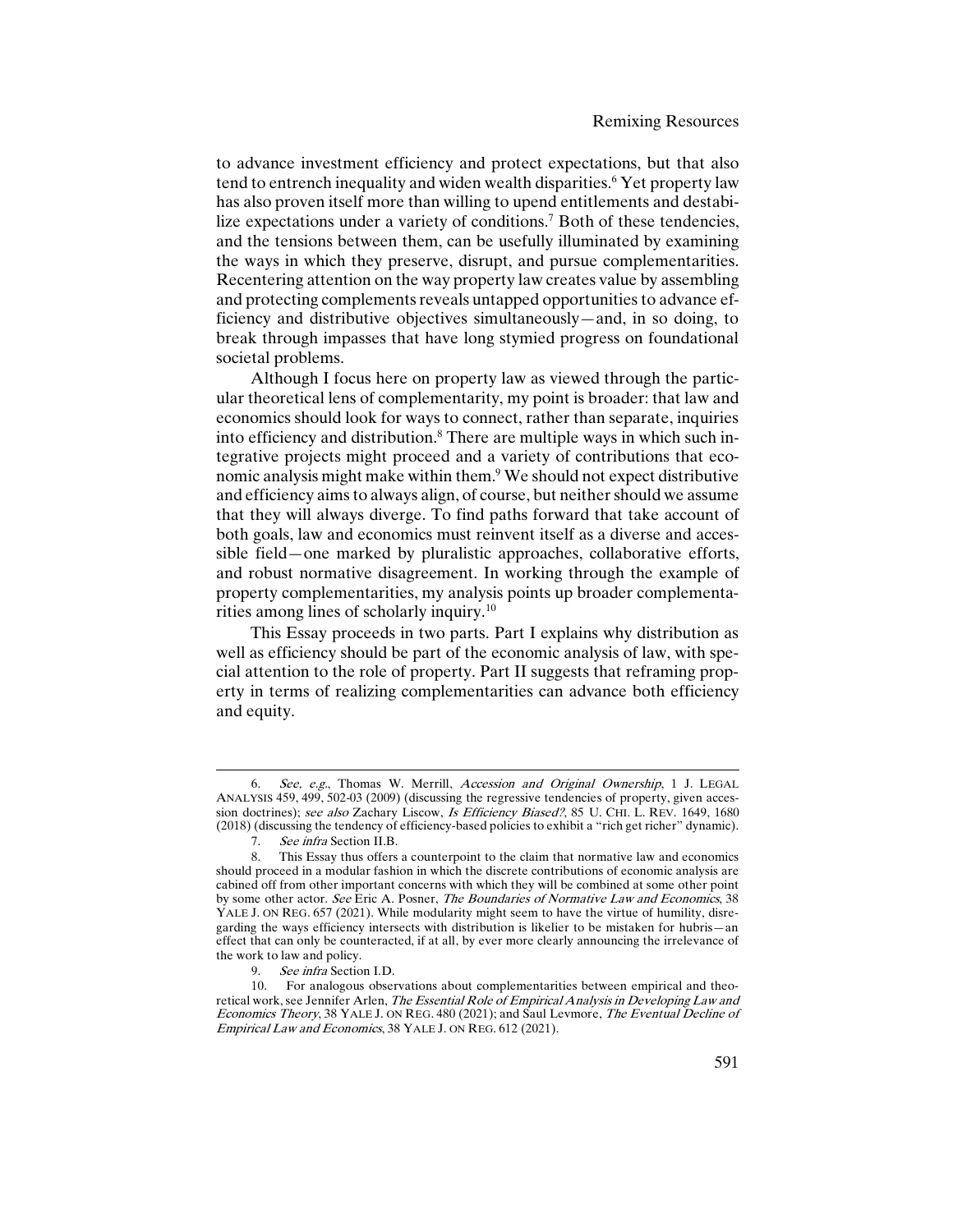#### I. Efficiency and Distribution

Law and economics has characteristically (or at least stereotypically) concerned itself with the efficiency of legal rules and doctrines, setting distribution aside for separate treatment.<sup>11</sup> No matter what distribution one thinks is best, the argument runs, it can always be achieved more cheaply with less distortion and deadweight loss—through the tax and transfer system than through legal rules.<sup>12</sup> There is an associated normative claim: that legal rules should focus on growing the pie, leaving slicing to be worked out in the domain of tax and transfer using whatever distributive principles one wishes to adopt.13 This intellectual division of labor has the advantage of freeing law and economics scholars to focus on tractable questions rather than sinking into a morass of distributive justice conundrums.<sup>14</sup>

But the argument for separating efficiency from distribution in this manner depends on a faulty assumption: that distributive outcomes are invariant to the means through which they are pursued.<sup>15</sup> In fact, legal rules may be capable of producing welfare-enhancing distributive consequences that are unattainable through tax and transfer mechanisms (and that will not be offset through such mechanisms).<sup>16</sup> Property law, because of its power to structure access to *particular* resources, provides an especially promising avenue for pursuing such distributive ends. These distributive results matter: not only do they influence welfare directly, they can also feed back into efficiency.

<sup>11.</sup> For legal scholars, "efficiency" has generally meant Kaldor-Hicks efficiency, a criterion that requires that winners from a given approach gain enough that they could more than compensate the losers, whether or not they actually do so. The stricter standard of Pareto efficiency, which requires that a policy or rule change generate no losers and at least one winner, stands as an unattainable ideal. See, e.g., ROBERT COOTER & THOMAS ULEN, LAW AND ECONOMICS 14, 42-43 (6th ed. 2012); Posner, supra note 8.

<sup>12.</sup> This claim traces back to Aanund Hylland & Richard Zeckhauser, *Distributional* Objectives Should Affect Taxes But Not Program Choice or Design, 81 SCANDINAVIAN J. ECON. 264 (1979), although it achieved primacy in law and economics due to a series of papers by Louis Kaplow and Steven Shavell. *See* Louis Kaplow, *The Optimal Supply of Public Goods and the* Distortionary Cost of Taxation, 49 NAT'L TAX J. 513 (1996); Louis Kaplow & Steven Shavell, Should Legal Rules Favor the Poor? Clarifying the Role of Legal Rules and the Income Tax in Redistributing Income, 29 J. LEGAL STUD. 821 (2000); Louis Kaplow & Steven Shavell, Why the Legal System Is Less Efficient Than the Income Tax in Redistributing Income, 23 J. LEGAL STUD. 667 (1994); Steven Shavell, A Note on Efficiency vs. Distributional Equity in Legal Rulemaking: Should Distributional Equity Matter Given Optimal Income Taxation?, 71 AM. ECON. REV. 414 (1981).

<sup>13.</sup> There has been significant pushback against this view. See supra note 2 (collecting recent critiques). Many earlier papers also challenged this prescription. See, e.g., Chris William Sanchirico, Taxes Versus Legal Rules as Instruments for Equity: A More Equitable View, 29 J. LEGAL STUD. 797 (2000); Kyle D. Logue & Ronen Avraham, Redistributing Optimally: Of Tax Rules, Legal Rules, and Insurance, 56 TAX L. REV. 157 (2003). For the pie metaphor, see, for example, A. MITCHELL POLINSKY, AN INTRODUCTION TO LAW AND ECONOMICS 7 (4th ed. 2011) ("[E]fficiency corresponds to 'the size of the pie,' while equity has to do with how it is sliced.").

<sup>14.</sup> On the appeal of dodging distributive questions and its potential role in generating resistance to more useful and realistic formulations of theories, see Lee Anne Fennell & Richard H. McAdams, Inversion Aversion, 86 U. CHI. L. REV. 797, 813-14 (2019).

<sup>15.</sup> See Fennell & McAdams, supra note 2, at 1078-1108.

<sup>16.</sup> Id.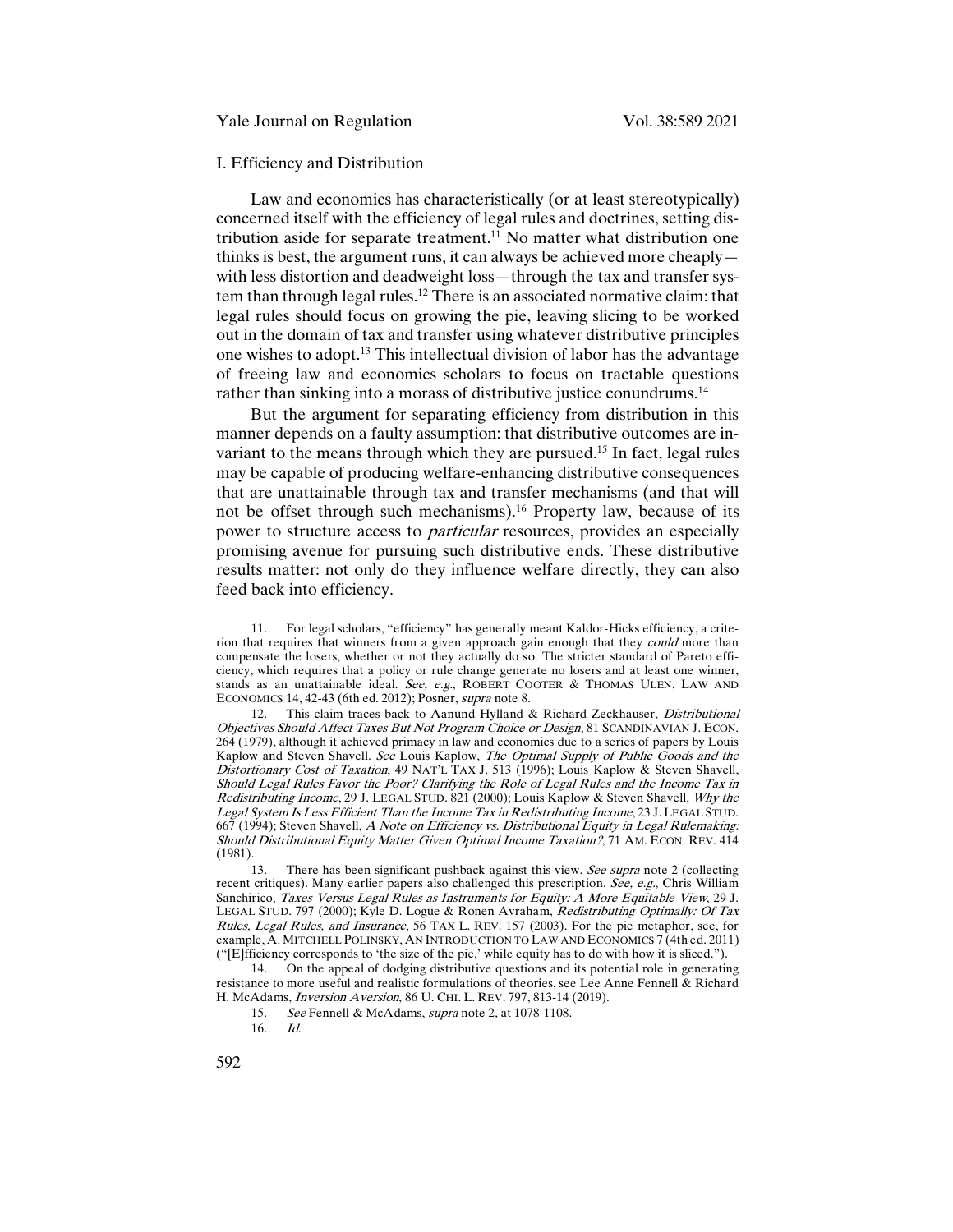#### A. How Distribution Influences Welfare

To my knowledge, no law and economics scholar today views wealth maximization as the law's ultimate normative objective. Instead, those working in the law and economics tradition are typically welfarist in their orientation, although the specific form of welfarism may vary (and is usually left unspecified).<sup>17</sup> Welfarism is a consequentialist approach that aggregates (in some manner) the impacts of a given state of the world on people's well-being or utility (variously measured).<sup>18</sup> Wealth only has significance, on a welfarist account, to the extent that it proxies for or facilitates welfare improvements for individuals.19

Distribution impacts societal welfare in multiple ways. Even the least distributively sensitive form of welfarism, utilitarianism, involves summing utility or well-being, not wealth. Given the diminishing marginal utility of money, total societal utility could be expected to grow (other things equal) as money is moved from richer members of society to poorer ones.<sup>20</sup> Other social welfare functions are sensitive to the way in which utility or wellbeing *itself* is distributed among people.<sup>21</sup> Material inequality might also impact utility or well-being through myriad other conduits, such as crime and unrest.22

The fact that distribution matters to welfare does not tell us, on its own, that it is normatively undesirable to confine distributive inquiries to the realm of tax and transfer. But it does render that claim contingent on the tax-and-transfer system being able to get the distributive job done at least as well as any other doctrinal tools can. As Richard McAdams and I have argued elsewhere, there is no reason to believe that the amount of redistribution that can be feasibly accomplished is invariant to the way in which it is carried out—and many reasons to think otherwise.<sup>23</sup> We used the idea of variable "political action costs" to capture the intuition that re-

<sup>17.</sup> The approach I develop in this paper is also broadly consistent with nonwelfarist frameworks that emphasize human flourishing, autonomy, and pluralistic progressive values. But because welfarism is the dominant normative approach of law and economics scholars and has often been employed in ways that give short shrift to distributive issues, I focus on it here.

<sup>18.</sup> For a recent primer on welfarism and its many variants, see generally MATTHEW D. ADLER, MEASURING SOCIAL WELFARE: AN INTRODUCTION (2019).

<sup>19.</sup> The use of willingness-to-pay as a metric thus presents difficulties to the extent it fails to serve as a good proxy for impacts on welfare. See Oren Bar-Gill, Willingness-to-Pay: A Welfarist Reassessment, 38 YALE J. ON REG. 503 (2021).

<sup>20.</sup> The idea that a marginal dollar has a smaller impact on the well-being of a person who already holds more dollars assumes that interpersonal comparisons of utility are possible, an unheroic but unprovable and sometimes controversial proposition. See, e.g., ADLER, supra note 18, at 35-36.

<sup>21.</sup> See id. at 15-19.

<sup>22.</sup> See, e.g., Richard H. McAdams, Economic Costs of Inequality, 2010 U. CHI. LEGAL F. 23, 41 (2010) ("Economic theory and considerable empirical evidence shows that material inequality increases street crime."). See generally Hsu, supra note 2 (surveying connections between inequality and allocative inefficiency).

<sup>23.</sup> Fennell & McAdams, supra note 2, at 1078-1108.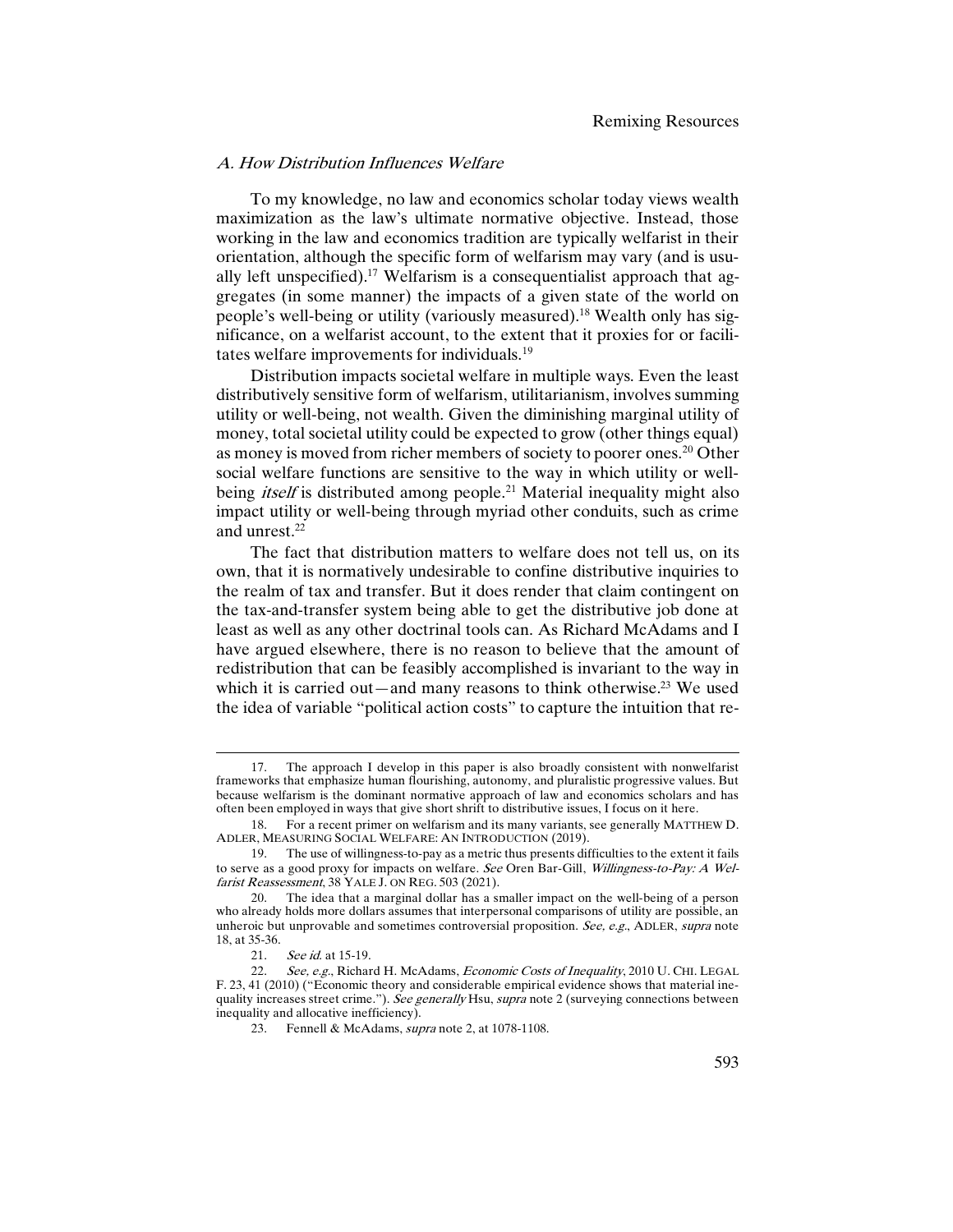sistance to redistribution may be higher or lower in a given context depending on framing, perceptions of fairness, and other factors.<sup>24</sup> As a result, the magnitude of realized distributive changes may vary depending on the method of distribution pursued, and, crucially, may vary in ways that will not be fully offset elsewhere.<sup>25</sup>

These arguments for including distributive considerations in the economic analysis of legal rules are fairly general. But I also want to make a more specific claim: that property scholars are uniquely situated to contribute to a research agenda in law and economics that encompasses distributive concerns. Property rights represent a way of framing and packaging distribution, and their design interacts strongly with political feasibility. For example, emerging problems of environmental degradation or natural resource depletion may be difficult to address without extending transition relief to those who have come to depend on a particular extraction regime.26 Entitlements over resources can also influence the amount of utility that a given distributive shift adds or subtracts. For example, owners may suffer "demoralization costs" if distinct, sharply defined resources are taken away without compensation.<sup>27</sup>

Conversely, resource shifts that are characterized as vindicating rights—in other words, no shift at all once the baseline is appropriately defined—may be more welfare-enhancing, and more politically feasible, than those explicitly framed as redistributive.28 Moreover, the fact that people derive more value from certain combinations of resources means that both efficiency and well-being depend on the distribution of opportunities to put together (and keep together) those complementary combinations. Property law, in other words, encompasses both the roots of certain claims on resources and the means necessary to realize those claims.

<sup>24.</sup> *Id.* at 1056.

<sup>25.</sup> See id. at 1082-92.

<sup>26.</sup> See, e.g., Carol M. Rose, Evolution of Property Rights, in 2 THE NEW PALGRAVE DICTIONARY OF ECONOMICS AND THE LAW 93, 97 (Peter Newman ed., 1998); Jonathan Remy Nash & Richard L. Revesz, *Grandfathering and Environmental Regulation: The Law and Eco*nomics of New Source Review, 101 Nw. U. L. REV. 1677, 1730 (2007); Saul Levmore, Changes, Anticipations, and Reparations, 99 COLUM. L. REV. 1657, 1665-66 (1999).

<sup>27.</sup> See Frank I. Michelman, Property, Utility, and Fairness: Comments on the Ethical Foundations of "Just Compensation" Law, 80 HARV. L. REV. 1165, 1214-15 (1967). On the other hand, compensation for losers might be distributively inappropriate where the change involves the moral rejection of a past legal regime. See generally T. Nicolaus Tideman, Takings, Moral Evolution, and Justice, 88 COLUM. L. REV. 1714 (1988). For further discussion of legal responses to "extraordinary" upheavals in property law, see Carol M. Rose, Property and Expropriation: Themes and Variations in American Law, 2000 UTAH L. REV. 1.

<sup>28.</sup> See, e.g., Daphna Lewinsohn-Zamir, In Defense of Redistribution Through Private Law, 91 MINN. L. REV. 326, 357-60 (2006). This point connects closely to questions about the appropriate distributive baseline and the potential role of "pre-distribution" in reducing inequality. See infra notes 85-87 and accompanying text.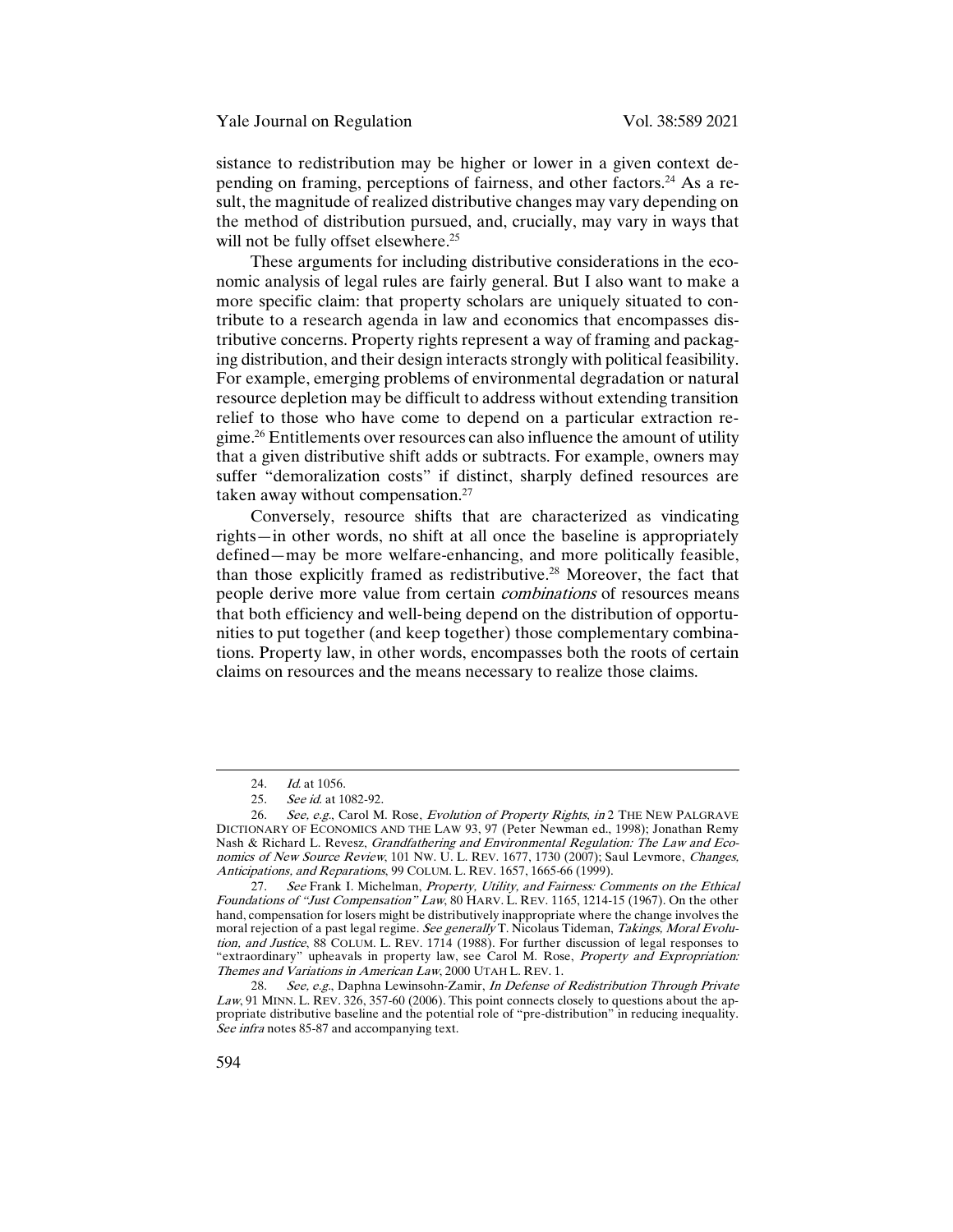## B. How Distribution Drives Efficiency

Resource distribution affects social welfare not only by directly impacting utility or well-being, as discussed above, but also by feeding back into the efficiency of resource arrangements. Distributive rules affect efficiency through two main channels: by shaping incentives to do valuable things, and by mediating access to valuable resources.<sup>29</sup> In other words, how law distributes resources influences both what people choose to do with the resources they have, and what resources they can access in the first place.

This first channel—how the distribution of tomorrow constructs the incentives of today—clearly falls within the domain of traditional law and economics. For example, the idea that people will only bother to sow if they can also reap forms an efficiency-based justification of a distributive rule that assigns crops to the owner of the land in which they were planted. Although incentives may be the analytic focus, resource allocation protocols are *also* distributive rules. As such, they may have long-run impacts on efficiency that appear in contexts different from, or that flow through different mechanisms than, the incentive effects they are thought to foster.<sup>30</sup> For example, a person without land who has an ingenious idea for efficiently turning crops into food or fuel cannot carry it out if she cannot access the relevant crops.

This brings us to the second channel through which resource distribution affects efficiency—by influencing what resources people can access, and in what combinations. At one level, this point simply builds on the familiar foundation of positive transaction costs.<sup>31</sup> Much work in law and economics examines how to bring about the allocation of resources that would obtain in the absence of such frictions. Here, our landless protagonist with the brilliant idea should be able to sell her idea to the landowner, or buy the land (or even just access to the crops) from the landowner. But suppose she cannot: her only marketable asset is her own human capital against which it is difficult to borrow. Indeed, she cannot even live long enough to work out the idea if she cannot make claims on resources sufficient to sustain life. Ensuring that human capital combines with raw materials to generate new innovations sounds like an efficiency problem. But it cannot be solved without confronting a distributive problem.

A current distribution that embeds unrectified past violations of principles of efficient allocation (as ours manifestly does) is especially likely to have continuing dampening effects on the production of new wealth going

<sup>29.</sup> These two channels roughly track investment efficiency and allocative efficiency.

<sup>30.</sup> Whether a given resource regime produces the advertised incentive effects is itself an empirical question, and one whose answer is far from obvious. See Duncan Kennedy  $&$  Frank Michelman, *Are Property and Contract Efficient?*, 8 HOFSTRA L. REV. 711 (1980). A resource rule that does not perform the incentive work attributed to it still operates as a distributive rule and should be evaluated on that basis.

<sup>31.</sup> See R.H. Coase, The Problem of Social Cost, 3 J.L. & ECON. 1 (1960).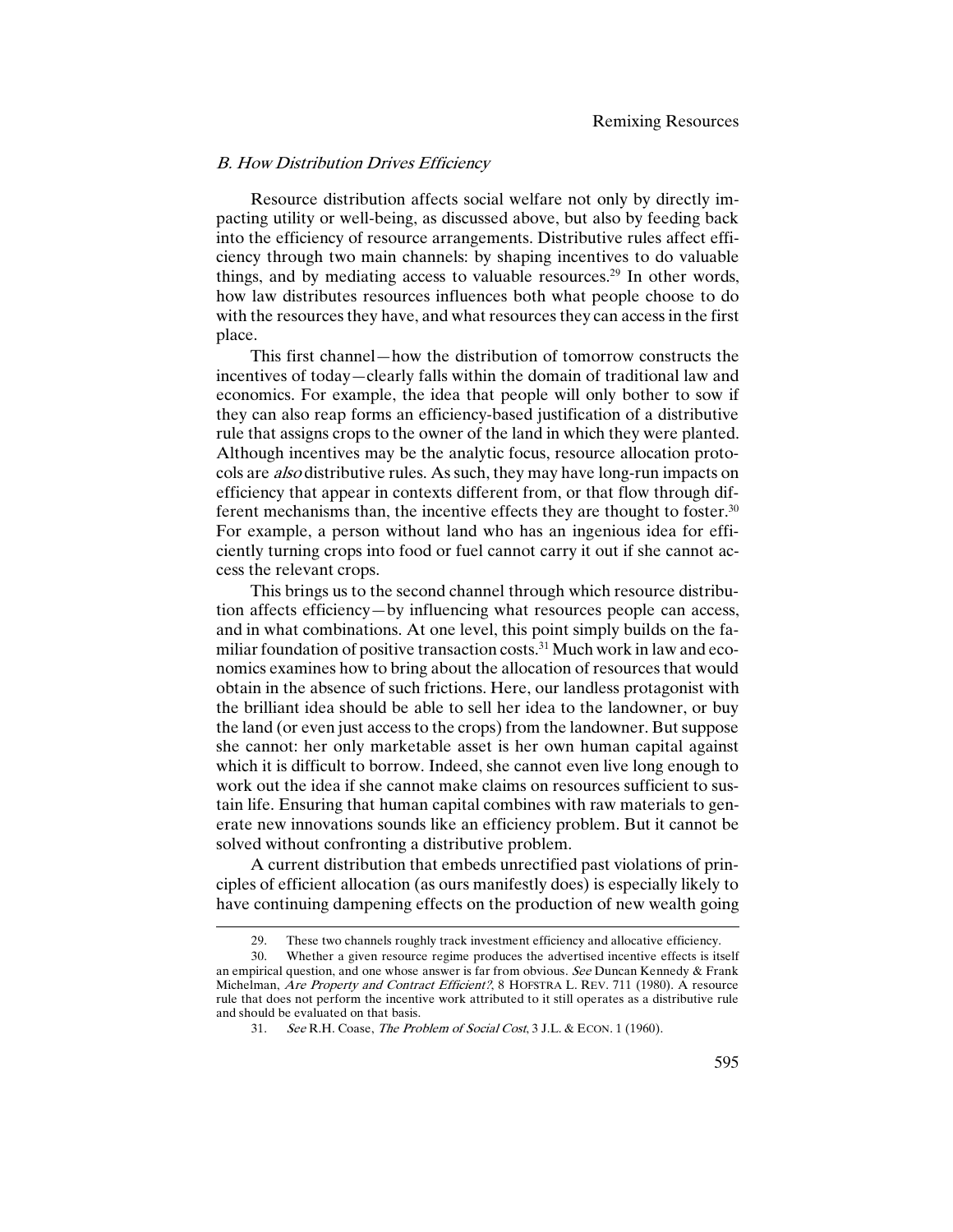forward. For example, the inability of people to locate in places where their human capital can be put to its best use generates a large efficiency  $loss$ <sup>32</sup> one that finds roots in past injustices that continue to distort housing markets. The extent to which embedded past violations continue to produce inefficiencies is an empirical question, as is the question of how best to counter such effects at minimum cost. But these are matters at least as deserving of attention as any claim that the sowers of today must reap in full, or that currently entrenched interests must remain so for efficiency's sake.

# C. The Role of Corrective Justice

As the observations above suggest, distributive changes are not only and always sought as ends in themselves but also often as means to achieving other ends. In addition to advancing efficiency, distributive changes may be undertaken to redress past societal wrongs. This section examines how these corrective goals connect to distributive analysis.

It is standard for legal theorists to distinguish corrective justice (the righting of wrongs) from distributive justice (fairly divvying up access to societal resources), and to view the former as the domain of private law and the latter as the responsibility of public law.33 As Kyle Logue has observed, this division of labor resembles the one law and economics scholars draw (and that I and others have rejected) between pursuing efficiency in legal rules and pursuing distribution via tax and transfer.<sup>34</sup> Just as distribution should not be cordoned off from efficiency in the economic analysis of law, neither should corrective justice considerations be hived off from work directed at improving the distribution of societal resources.

Although the question is at some level a terminological one, I resist the premise that it is meaningful to separate corrective and distributive justice when it comes to property law (my focus in this Essay). This is not because property wrongs are not really wrongs, but rather because property law itself is a doctrinal area constantly in search of its own baseline. It is also a field that is, appropriately, deeply uneasy about its own origins.<sup>35</sup> We cannot measure (or even establish) a wrong involving access to or control of resources without some theory of how access and control should be divvied up, and what entitlements go with ownership.<sup>36</sup> Those baselinegenerating theories are distributive theories.

<sup>32.</sup> See infra note 101 and accompanying text.

<sup>33.</sup> See, e.g., Kyle D. Logue, Reparations as Redistribution, 84 B.U. L. REV. 1319, 1329-30 (2004).

<sup>34.</sup> Id.

<sup>35.</sup> For discussion of various approaches to the anxiety that underlies existing property distributions, see Carol M. Rose, Canons of Property Talk, or, Blackstone's Anxiety, 108 YALE L.J. 601 (1998).

<sup>36.</sup> See Hanoch Dagan, The Distributive Foundation of Corrective Justice, 98 MICH. L. REV. 138, 146-53 (1999).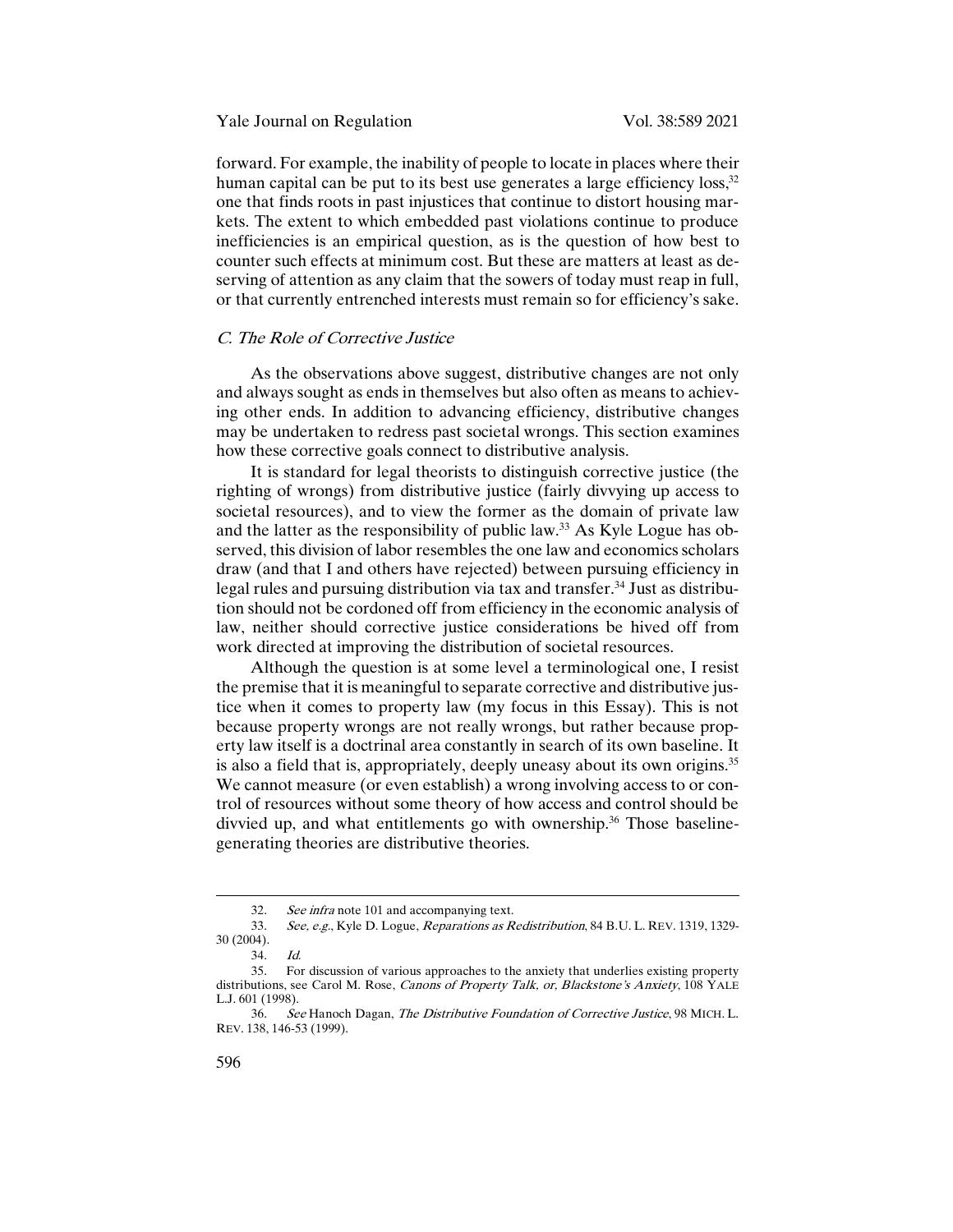Baselines are both endlessly contested and profoundly mutable. Consider regulatory takings law, where whether property has been taken (and thus requires the corrective measure of just compensation) depends on what entitlements one was thought to have before the government acted. That question, in turn, requires some distributive theory about what rights to resources are shared in common. For example, one's beachfront property cannot have been taken when the state opens a public access path across it, if that access path constitutes part of an inalienable public trust held by the people collectively. Does it? The question takes us back to who has rights to resources as a background matter, a distributive question.

Nor is there some stable historical baseline that we could somehow discover once and for all. Instead, the requirements of distributive justice are contingent on conditions that are subject to change.<sup>37</sup> For example, if a particular resource that was previously plentiful becomes extremely scarce due to an exogenous shock or changes in population, an earlier distributive protocol (such as assigning all rights to the people who are physically nearest the resource) might become deeply unjust.<sup>38</sup> The reverse situation might also occur, as where a well-fed individual steals a loaf of bread for kicks but then finds that it becomes essential to sustaining his life following a sudden disaster that cuts him off from all food supplies.39 Here, eating the bread is not a wrong, even though stealing it was. The way that property prototypically operates—durably extending rights to resources across time—means that distributive justice and corrective justice are continually entwined.

To say that there is no free-standing vision of corrective justice that exists independent of questions of distribution is not to deny that corrective justice has some independent meaning as a philosophical matter.<sup>40</sup> But the claims of distributive and corrective justice run together in practice, if not in theory, especially when pervasive, long-running, state-sponsored wrongs are involved.<sup>41</sup> Consider the large-scale expropriations wrought by conquest and slavery, and the long tail of state-sponsored discrimination in the property domain (and many other domains). The wrongs of public and private actors engaging in these practices, although devastating in their

<sup>37.</sup> See Jeremy Waldron, Superseding Historic Injustice, 103 ETHICS 4, 14-26 (1992) (discussing ways in which claims to resources might change over time as a result of altered expectations or circumstances).

<sup>38.</sup> See, e.g., id. at 21 ("A scale of acquisition that might be appropriate in a plentiful environment with a small population may be quite inappropriate in the same environment with a large population, or with the same population once natural resources have become depleted.").<br>39. See id. at 23-24 (observing that the same act may be an injustice under one set of

See id. at 23-24 (observing that the same act may be an injustice under one set of conditions and not another, and illustrating the point with an example involving the appropriation of water holes).

<sup>40.</sup> See generally Dagan, supra note 36 (accepting the distinctiveness of private law in its focus on corrective justice but maintaining that contested distributive questions underpin the requirements of corrective justice).

<sup>41.</sup> See, e.g., ROBERT NOZICK, ANARCHY, STATE, AND UTOPIA 230-31 (1974) (suggesting that a more equitable forward-looking distribution may be the best available proxy if there is insufficient information to accurately carry out rectification for past wrongs).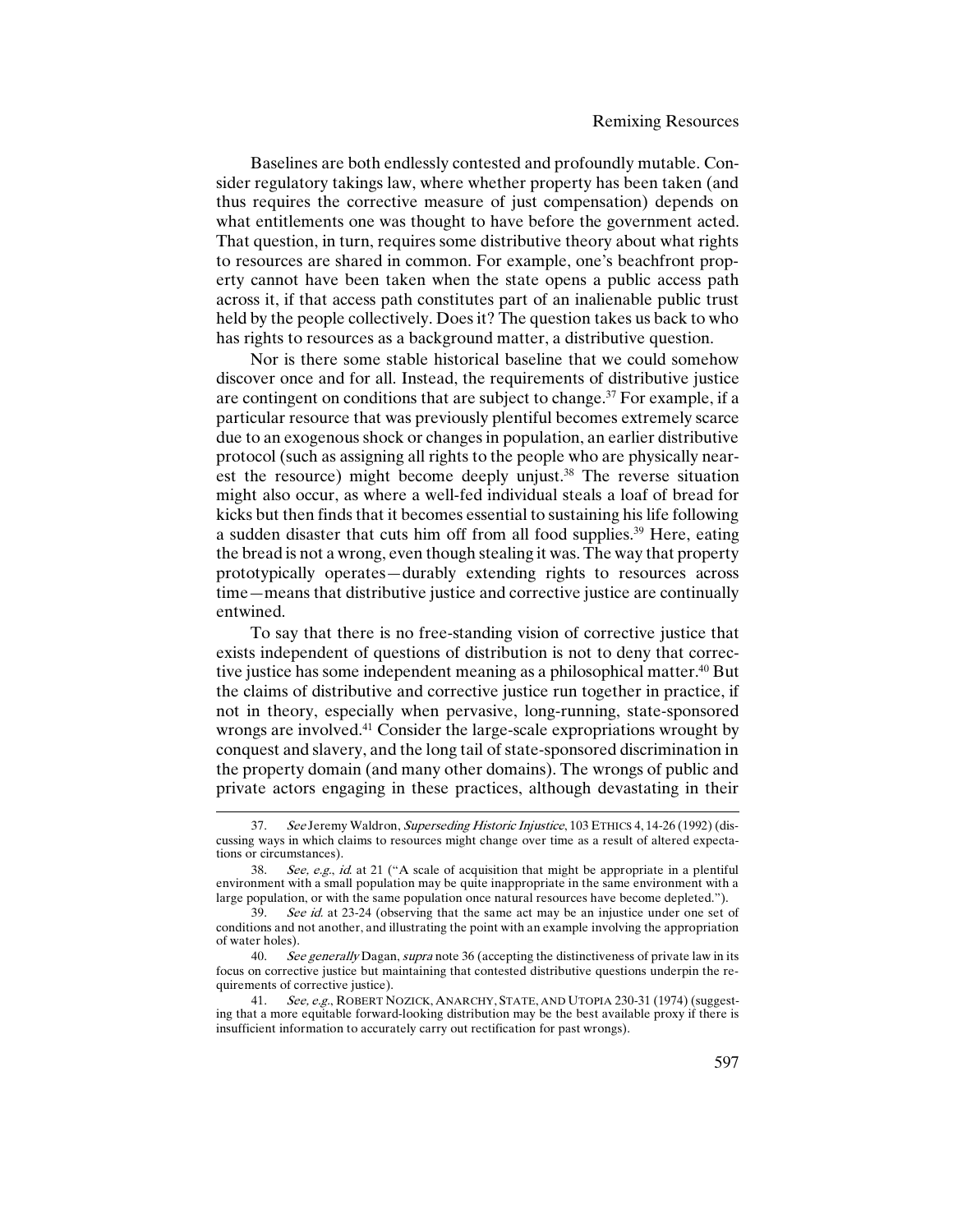scope and impact, were not even legally recognized *as* wrongs until the law revised its distributive premises.

As property law continues to apply a set of inertial and amassing distributive rules to the unredressed patterns of holdings that were unjustly established, it piles continuing wrongs upon past ones.<sup>42</sup> In an important sense, property law itself is the perpetrator of ongoing harm by officially backing, amplifying, systematizing, and entrenching cumulative individual and collective wrongs.43 As important expressively and politically as a corrective justice frame may be, measuring the extent of these wrongs and formulating a plan for addressing them requires attention to distribution.<sup>44</sup>

#### D. Combining Forces

If, as I have suggested, law and economics should tackle both efficiency and distribution, with corrective justice concerns folded in as well, how is it to undertake that project? Different scholars will approach the task with different goals in mind and different normative priors. Principles of efficiency, distribution, and corrective justice might variously appear in law and economics projects as prime motivators, as normative side constraints, as sources of operational guidance or political palatability, or as markers of fortuitous or unwanted side effects.

For example, a scholar whose normative perspective emphasizes efficiency might focus on the way that unequal distributions interfere with optimal investments in human capital. Other academics might start with a normative orientation that emphasizes distributive justice and employ ideas from law and economics to discover the most effective and least distortionary ways to diminish wealth disparities and make access to resources more egalitarian. Or a researcher interested in the political economy of distribution might consider how different doctrinal or policy vehicles stack up in generating distributive changes, given the costs of political action. Additionally or instead, a scholar committed to reparations for historic injustices might consider how such measures might be designed to maximize political feasibility and minimize deadweight losses.

Most interestingly, some domains—and I argue that property falls in this category—offer the prospect of advancing more than one normative goal at once. Finding such points of convergence is an important task for law and economics because it suggests opportunities to build an overlapping consensus among people with different normative perspectives.

<sup>42.</sup> See, e.g., RICHARD ROTHSTEIN, THE COLOR OF LAW: A FORGOTTEN HISTORY OF HOW OUR GOVERNMENT SEGREGATED AMERICA (2017); Waldron, supra note 37, at 14-15.

<sup>43.</sup> In saying this, I do not mean to deflect personal responsibility away from the human beings involved in committing wrongs, but only to suggest that the institution of property itself has continued to generate harm beyond the acts (and lives) of many of those individuals. That a human-created set of institutional arrangements can generate long-lasting harm is important to recognize in contexts where the law is unable to reach the original perpetrators.

<sup>44.</sup> See Logue, supra note 33, at 1323-24.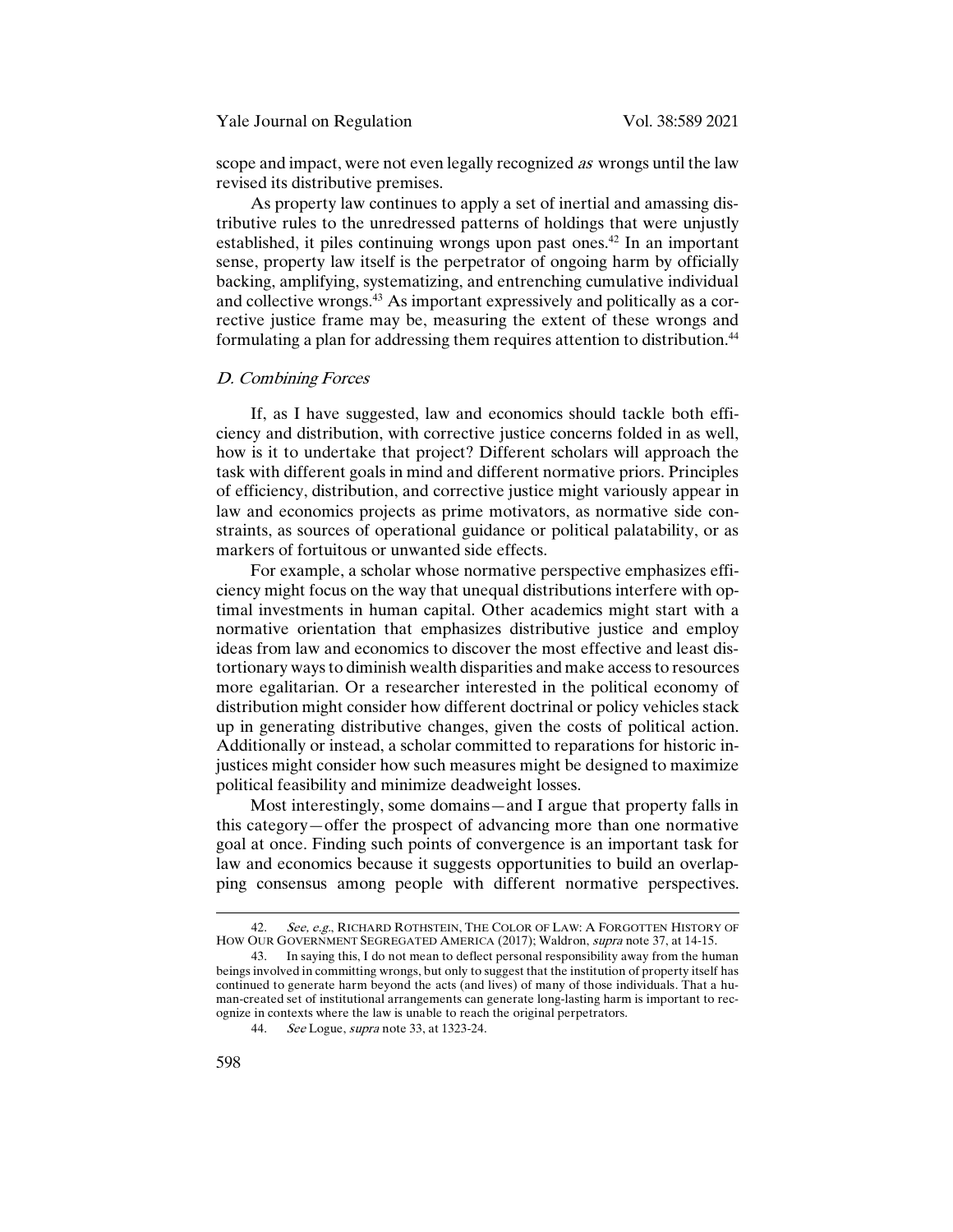Where distributive moves that would improve resource access on a welfarist account can also be justified on corrective grounds, for example, structuring and justifying them in ways that resonate with that objective might sidestep opposition to purely redistributive shifts. Alternatively, the fact that corrective ends can be served through changes that are premised on distributive justice rationales may be important in contexts where corrective efforts are resisted politically or would appear to require impossibleto-construct counterfactuals. Those who resist both corrective and distributive justifications may be moved by efficiency considerations that, in some contexts, move in the same direction. And so on.

Obviously, such convenient congruence will not always occur, and different scholars will have different answers about how to proceed when objectives diverge. But identifying domains in which efficiency and distributive considerations align, even in part, will offer more alternatives for making inroads against the hardest societal problems.

# II. Remixing Access to Resources

Property offers an ideal context in which to illustrate the importance of connecting efficiency and distribution. Recentering property around complementarities, I argue, offers the prospect of progress on both fronts. This Part will develop that claim.

# A. Complementarities

Any given resource or "thing" is likely to derive a large proportion of its value from its proximity to or joint use with other resources. A home is a good example. Its value comes not only from its structure, which offers shelter and privacy, but also from its proximity to nearby amenities, infrastructure, and neighbors.<sup>45</sup> Similar points can be made about nearly all kinds of resources or assets, however defined; they may have some value in isolation, but much of their value depends on how they are combined with other resources. For this reason, property is importantly about complementarity—putting together, and keeping together, the most valuable combinations of resources.46

## 1. Complementary Resources

To start with an intuitive definition: two goods are complementary to each other if having both increases the value of each.<sup>47</sup> This might be be-

<sup>45.</sup> See generally LEE ANNE FENNELL, THE UNBOUNDED HOME (2009) (developing this claim).<br> $46.$ 

See Fennell, supra note 3.

<sup>47.</sup> See Peter Newman, Substitutes and Complements, in THE NEW PALGRAVE DICTIONARY OF ECONOMICS 13269, 13273 (3d ed. 2018) ("If x and y are complements in the rough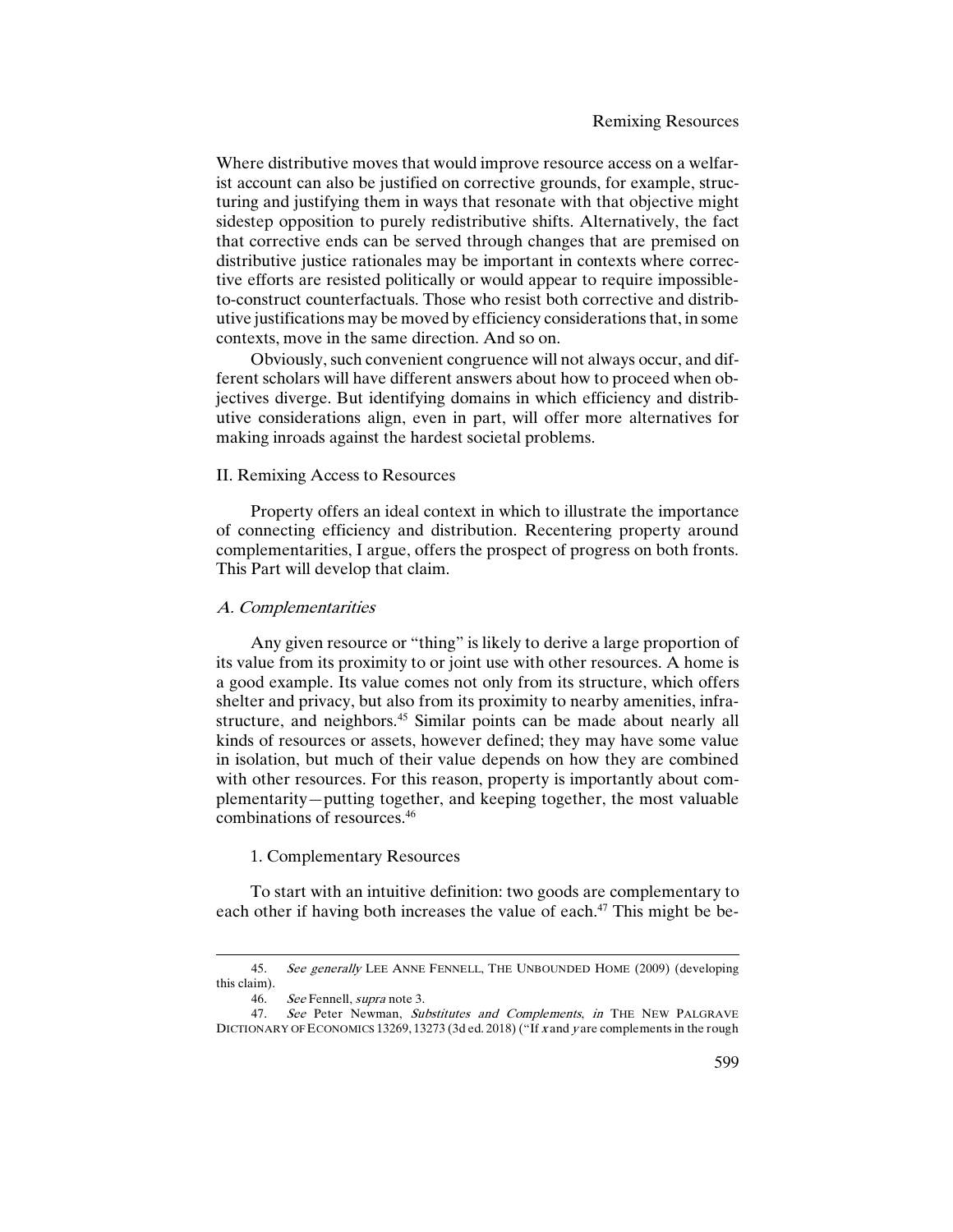cause they are best consumed together, or because using both together enables the production of other, more valuable goods and services. I will use the idea of complementarity broadly to encompass different units of the same resource (like acres of land where economies of scale are present) as well as combinations of different resources, including labor and other human inputs. Complementarities often pass unnoticed until they are disrupted or become unattainable for some reason.<sup>48</sup> Consider, for example, the effect of removing one piece from a jigsaw puzzle, one card from a deck,49 or one cog from a machine.

Because complementarities are most likely to become an issue when the relevant resources start out or wind up under separate ownership or control, the manner in which access to resources is concentrated or dispersed matters greatly. For this reason, a focus on complementarities brings together questions of distribution and efficiency. Sometimes these considerations are in tension, as where bringing more complements under a single owner's control would avoid holdout or holdup problems, but would lead to greater concentration of ownership. Or the two considerations may point in the same direction, as where a broader distribution of access to resources would enable more valuable pairings of human capital with other assets.

Seeing how property law has dealt with complementarities and indivisibilities across a range of contexts offers some footholds for adapting doctrines in ways that can advance distribution and efficiency. Attention to complementarities also suggests why access to *particular* resources may offer more traction on distributive problems than simply redistributing money. To see how and why ensuring access to complements matters, it is necessary to first understand the ways in which that access can be blocked or thwarted.

#### 2. Monopoly Power

Property rights, by design, grant monopolies over specific owned things.50 Whenever an entitlement is protected by a "property rule," its owner can veto its transfer to any would-be buyer or demand any price she

everyday sense, one would expect that as one has more  $y$  one would be willing to pay more for a marginal unit of x, while if they are substitutes one would be willing to pay less.").

<sup>48.</sup> See, e.g., CARL MENGER, PRINCIPLES OF ECONOMICS 64 (James Dingwall & Bert F. Hoselitz trans., 1976).

<sup>49.</sup> See Robert C. Ellickson, Two Cheers for the Bundle-of-Sticks Metaphor, Three Cheers for Merrill and Smith, 8 ECON. J. WATCH 215, 218 (2011) (suggesting that Michael Heller might analogize property rights to a deck of cards rather than a bundle of sticks).

<sup>50.</sup> Hence the claim that "[p]roperty is only another name for monopoly." ERIC A. POSNER & E. GLEN WEYL, RADICAL MARKETS 41 (2018) (quoting W. STANLEY JEVONS, THE THEORY OF POLITICAL ECONOMY xlvi (Macmillan 5th ed. 1957)).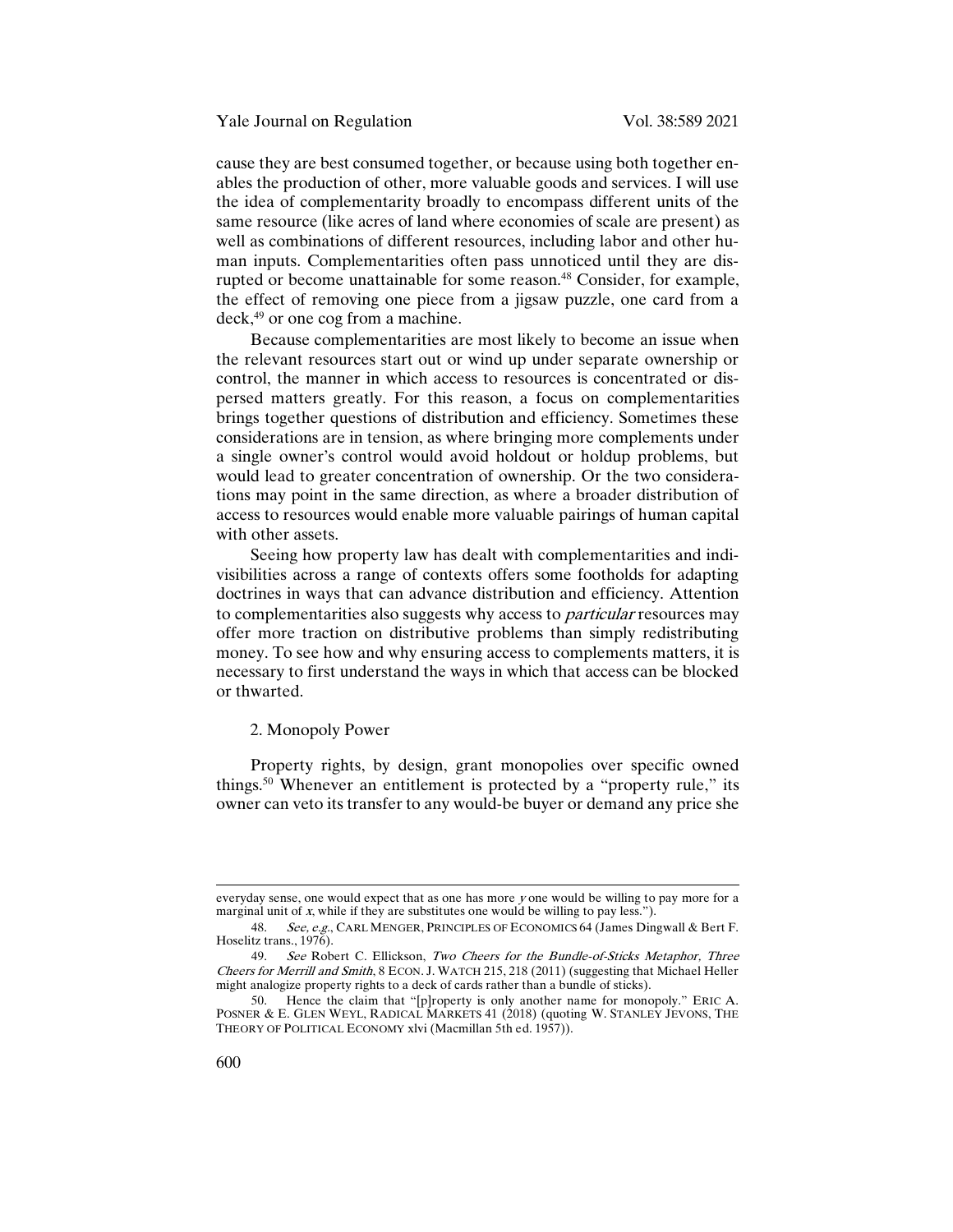chooses.51 Typically, this nominal monopoly is meaningless.52 Who cares if I have a monopoly over a particular parcel of land if there are many other identical parcels that will work just as well for your purposes?

But when a good is unique and essential to another party's consumption or production plans, the owner's effective monopoly can set the stage for a holdout or hold-up dynamic. Where relevant inputs can be supplied only by specific transacting partners—each and every one of the landowners along a planned highway route, say—actors may be unable to assemble valuable sets of complements.<sup>53</sup> Similar problems can arise in intellectual property contexts where access to a certain set of inputs is essential to a finished product.54

Putting together complements becomes more necessary and more difficult as interdependence among separately owned and controlled resources grows. Agglomeration economies in urban areas make spatial complementarities among land uses crucial, for example, but control over those uses tends to be scattered not only among the owners of the relevant parcels but also among political and regulatory bodies that must sign off on development. But even prosaic settings—two suburban neighbors arguing over their fenceline—can produce acrimonious and costly bilateral monopolies.

## 3. The Human Factor

1

As the foregoing suggests, realizing complementarities is, foundationally, a problem of assembly (or, alternatively, avoiding disassembly). And it is a central concern of property—a field that is all about setting the terms for control over resources and enabling combinations that will produce value. Yet what is being assembled, ultimately, is not just the resources themselves, but the cooperation of those in control of the resources. This framing shifts the emphasis to one of coordinating human inputs. Those inputs include all forms of labor, skill, and ingenuity, as well as cooperation relating to control (individual and collective) over existing tangible and intangible resources. People own and control their own labor, but the distribution of control over other resources has profound implications for their ability to create value with that labor.

<sup>51.</sup> Guido Calabresi & A. Douglas Melamed, Property Rules, Liability Rules, and Inalienability: One View of the Cathedral, 85 HARV. L. REV. 1089, 1092 (1972).

<sup>52.</sup> See, e.g., Richard A. Epstein, Justified Monopolies: Regulating Pharmaceuticals and Telecommunications, 56 CASE W. RES. L. REV. 103, 108-09 (2005).

<sup>53.</sup> See generally Michael A. Heller, The Tragedy of the Anticommons: Property in the Transition from Marx to Markets, 111 HARV. L. REV. 621 (1998) (discussing difficulties that arise when the entitlements necessary to produce a useful assembly are fragmented among different owners).

<sup>54.</sup> See, e.g., ROBERT P. MERGES, JUSTIFYING INTELLECTUAL PROPERTY 162-76  $(2011).$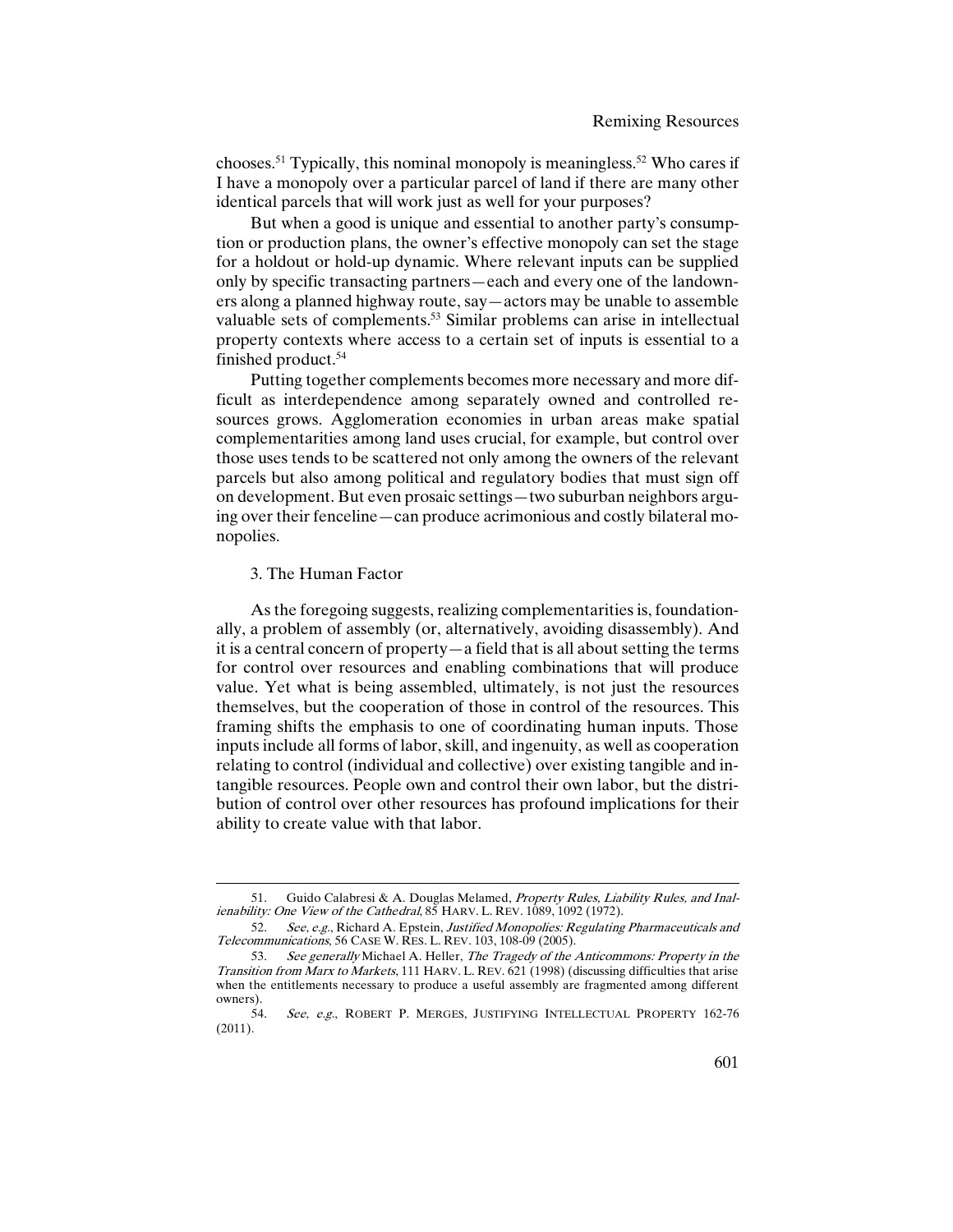This emphasis on human cooperation might seem obtuse and unnecessary. If markets are competitive and well-functioning, and property interests are well-defined, prices can coordinate human behavior around resources without any need for conscious cooperation.<sup>55</sup> Complementarities, in and of themselves, do not change this—markets readily supply left and right shoes, coffee and cream, tires in useful sets of four, and so on. But two factors create difficulties. The first is the fact that many of the most important combinations of resources require assembling the cooperation of people who hold monopolies over necessary components, as we have seen.

The second is that material inequality makes willingness-to-pay a poor proxy for the welfare effects of different patterns of resources.<sup>56</sup> It is tough to be the high bidder on any resource without money, and difficult to get access to money without resources that can serve as collateral. If one's primary resource is one's own human capital, and there is no way to borrow against it, then opportunities to pair it with other resources in optimizing ways will be unavailable.<sup>57</sup>

Under these conditions, we cannot count on price signals to automatically channel behavior, and hence resources, into the most valuable combinations. If we can't count on prices, what *can* we count on? We can start by looking at some of the ways in which the law already configures property rights to pursue complementarity.

# B. Realizing Complementarities

Property's design operates in often unnoticed ways to bring together and keep together resources that produce value in combination. As Henry Smith has emphasized, one foundational move is defining lumpy "things" that embody strong complementarities.<sup>58</sup> Things endure, enabling owners to capture value over a long time horizon through their investments.<sup>59</sup> And because property puts things together in sensible bundles, it is not necessary for people to build up sets of complements moment by moment, day by day, by transacting over ultra-thin entitlement slices relating to each and every attribute of interest.<sup>60</sup> By strongly protecting things, property can enable owners to hang onto complementary combinations. However, many

<sup>55.</sup> See F.A. Hayek, The Use of Knowledge in Society, 35 AM. ECON. REV. 519, 526-28 (1945).

<sup>56.</sup> See Bar-Gill, supra note 19.

<sup>57.</sup> See MILTON FRIEDMAN, CAPITALISM AND FREEDOM 102 (1962); Stewart E. Sterk, Restraints on Alienation of Human Capital, 79 VA. L. REV. 383 (1993).<br>58. See e.g. Henry E. Smith, *Property as the Law of Things*.

See, e.g., Henry E. Smith, Property as the Law of Things, 125 HARV. L. REV. 1691, 1693 (2012) ("Property organizes this world into lumpy packages of legal relations—legal things by setting boundaries around useful attributes that tend to be strong complements.").

<sup>59.</sup> See, e.g., Harold Demsetz, Toward a Theory of Property Rights, 57 AM. ECON. REV. 347, 356 (1967).

<sup>60.</sup> See Henry E. Smith, Economics of Property Law, in 2 THE OXFORD HANDBOOK OF LAW AND ECONOMICS: PRIVATE AND COMMERCIAL LAW 149, 153 (Francesco Parisi ed., 2017);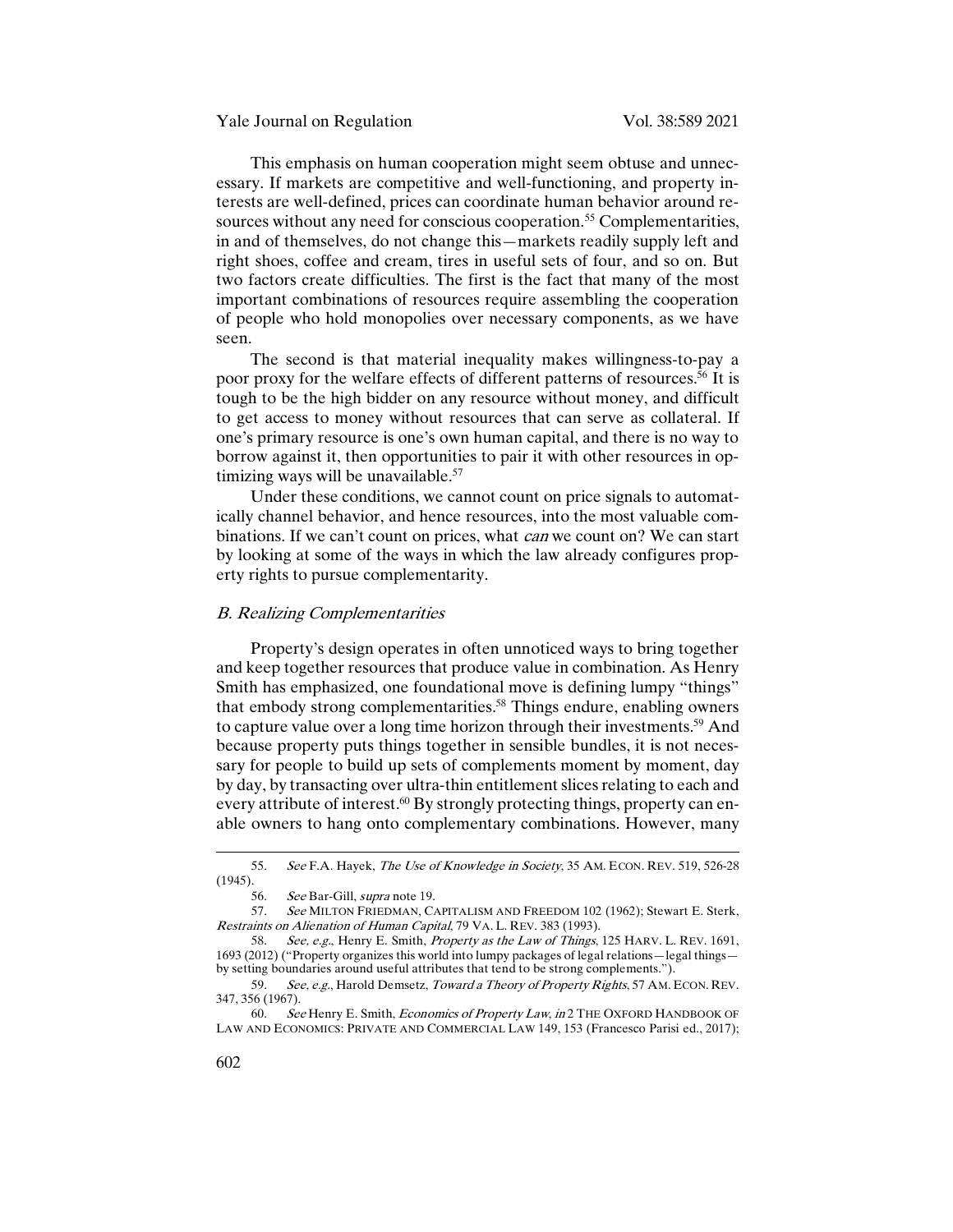valuable resource combinations cross thing-boundaries.<sup>61</sup> How does property law pursue complementarities in these contexts?

In a wide range of instances, the doctrine of accession helps to keep complementary assets together even when they take the form of new and distinct resources.<sup>62</sup> A calf is a different "thing" than a cow but they are best owned in combination, making sense of the rule that the calf goes to the cow's owner.63 Importantly, this way of proceeding leverages the owner's incentives to care for the cow in ways that will nurture the calf and pairs up the owner's cow-care skills with a new asset that can be expected to make use of those skills in closely related ways (calf care).64 As Thomas Merrill has observed, however, accession operates in a regressive manner inasmuch as it gives more resources to those who already own closely related resources.<sup>65</sup> So while it helps to achieve complementarities between the previously owned and new resources, it reduces the opportunities for people other than the initial owners to combine their labor inputs with resources.

Owned things, even augmented by accession, are not enough on their own to produce value. Human inputs are obviously essential, as already noted. Legal doctrines and regulations often supply other essential ingredients. For example, certain forms of forbearance by neighboring owners (like not operating a smelly or noisy factory) are thought to be important complements to a dwelling, capable of together producing the valuable good of residential living. An owner of a residence could simply obtain a larger "thing"—a home with more buffer space—and exclude others from it. But the law may instead provide sufficient tranquility through governance mechanisms, including nuisance law, zoning, and other land use controls. $66$ 

Once we conceptualize restrictions on ownership as providing complements to other parties, we can see how governance produces a wide range of "regulatory public goods" that are complements to private ownership.<sup>67</sup> Some of these goods involve the enforcement of private property

Thomas W. Merrill & Henry E. Smith, Making Coasean Property More Coasean, 54 J.L. & ECON. S77, S94-95 (2011); Brian Angelo Lee & Henry E. Smith, *The Nature of Coasean Property*, 59 INT'L REV. ECON. 145, 147-48 (2012).

<sup>61.</sup> See Fennell, supra note 3, at 161-64.

<sup>62.</sup> See generally Merrill, supra note 6.

<sup>63.</sup> See id. at 481.

<sup>64.</sup> See id. at 489.

<sup>65.</sup> Id. at 502-03.

<sup>66.</sup> See Henry E. Smith, Exclusion Versus Governance: Two Strategies for Delineating Property Rights, 31 J. LEGAL STUD. S453, S455 (2002).

<sup>67.</sup> This term appears in literature on collective action. See, e.g., N. SCOTT ARNOLD, IMPOSING VALUES: AN ESSAY ON LIBERALISM AND REGULATION, 165-88 (2009); Philip G. Cerny, Globalization and the Changing Logic of Collective Action, 49 INT'L ORG. 595, 608-09 (1995).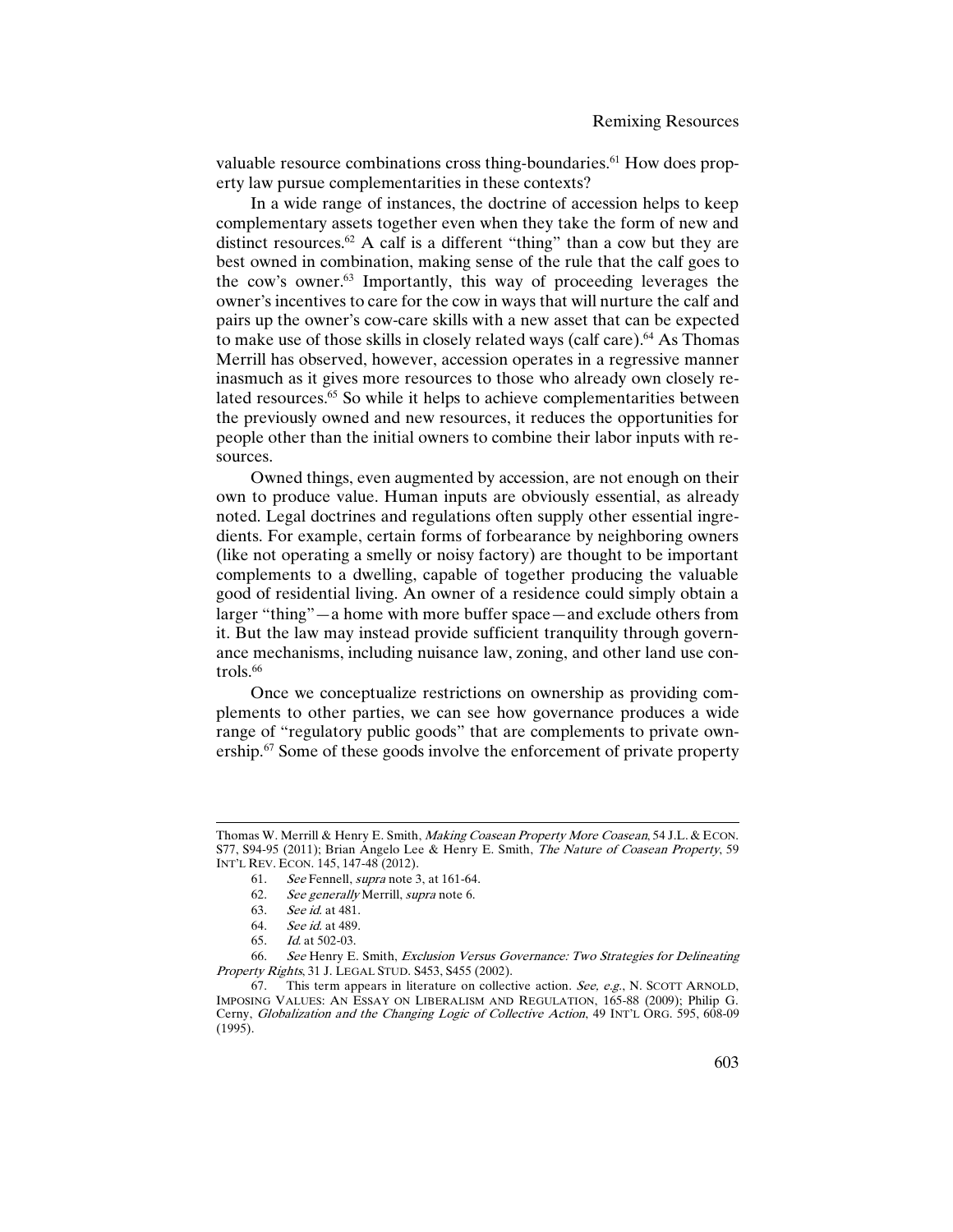rights; others support markets in ways that lower transaction costs and enable people to acquire complementary goods on their own.68 Still other public goods take the form of infrastructure or amenities—roads, parks, utilities, and so on.<sup>69</sup> Because these goods expand the consumption and production frontiers of everyone who has access to them, they are important complements to both private property and human capital.

In providing these complements, law sometimes overrides owners' veto powers—often for reasons relating to additional forms of complementarity, such as those among segments of a highway, pipeline, or trail. Eminent domain cuts through property rule protection that would otherwise allow any one owner to block the entire valuable assembly. The need to work around holdout problems also accounts for other institutional arrangements that dispense with unanimity requirements, from governance regimes in common interest communities to compulsory oil and gas unitization.<sup>70</sup> The law's remedial choices can similarly unblock access to sets of complements. The Supreme Court's decision in eBay v. MercExchange, which stepped away from presumptive injunctive relief for patent infringement, is a case in point.<sup>71</sup> Law can also preserve complementarities among entitlements by requiring that transactions occur in certain minimum chunks, as where a leasehold is legally packaged with nonwaivable rights for the tenant.<sup>72</sup>

Some of the most interesting examples of law's solicitude for complementarities involve legal responses to unauthorized private actions that have intermingled resources in ways that are difficult or impossible to undo.<sup>73</sup> Suppose, for example, that A innocently builds a house that extends over her property line and onto  $B$ 's property. When the mistake is discovered, a nonconsensual mixing of  $A$ 's and  $B$ 's resources has already occurred: A's labor and improvements have become entwined with part of  $B$ 's land holdings. There is no easy way to unscramble the egg due to indivisibilities in the picture:  $B$ 's land cannot be readily pulled apart from  $A$ 's encroaching house, nor can A's labor be extracted from the encroaching pieces. In order for either party to make sensible use of the commingled resources, some realignment in entitlements is necessary. But a private

<sup>68.</sup> See Cerny, supra note 67, at 608-09.<br>69. See, e.g., Yochai Benkler, Commons

See, e.g., Yochai Benkler, Commons and Growth: The Essential Role of Open Commons in Market Economies, 80 U. CHI. L. REV. 1499 (2013) (reviewing BRETT M. FRISCHMANN, INFRASTRUCTURE: THE SOCIAL VALUE OF SHARED RESOURCES (2012)).

<sup>70.</sup> See, e.g., ROBERT H. NELSON, PRIVATE NEIGHBORHOODS AND THE TRANSFORMATION OF LOCAL GOVERNMENT 80 (2005) (discussing voting rules short of unanimity to alter covenants in private communities); Gary D. Libecap & James L. Smith, The Economic Evolution of Petroleum Property Rights in the United States, 31 J. LEGAL STUD. S589, S596 (2002) (discussing compulsory unitization for oil and natural gas).

<sup>71.</sup> eBay Inc. v. MercExchange, L.L.C., 547 U.S. 388 (2006).<br>72. Similarly, an employer who provides housing to his work

Similarly, an employer who provides housing to his workers may also be required to provide sufficient access rights to permit his workers to receive certain visitors. See State v. Shack, 277 A.2d 369 (N.J. 1971).

<sup>73.</sup> See Yun-chien Chang, An Economic and Comparative Analysis of Specificatio (the Accession Doctrine), 39 EUR. J.L. & ECON. 225 (2015).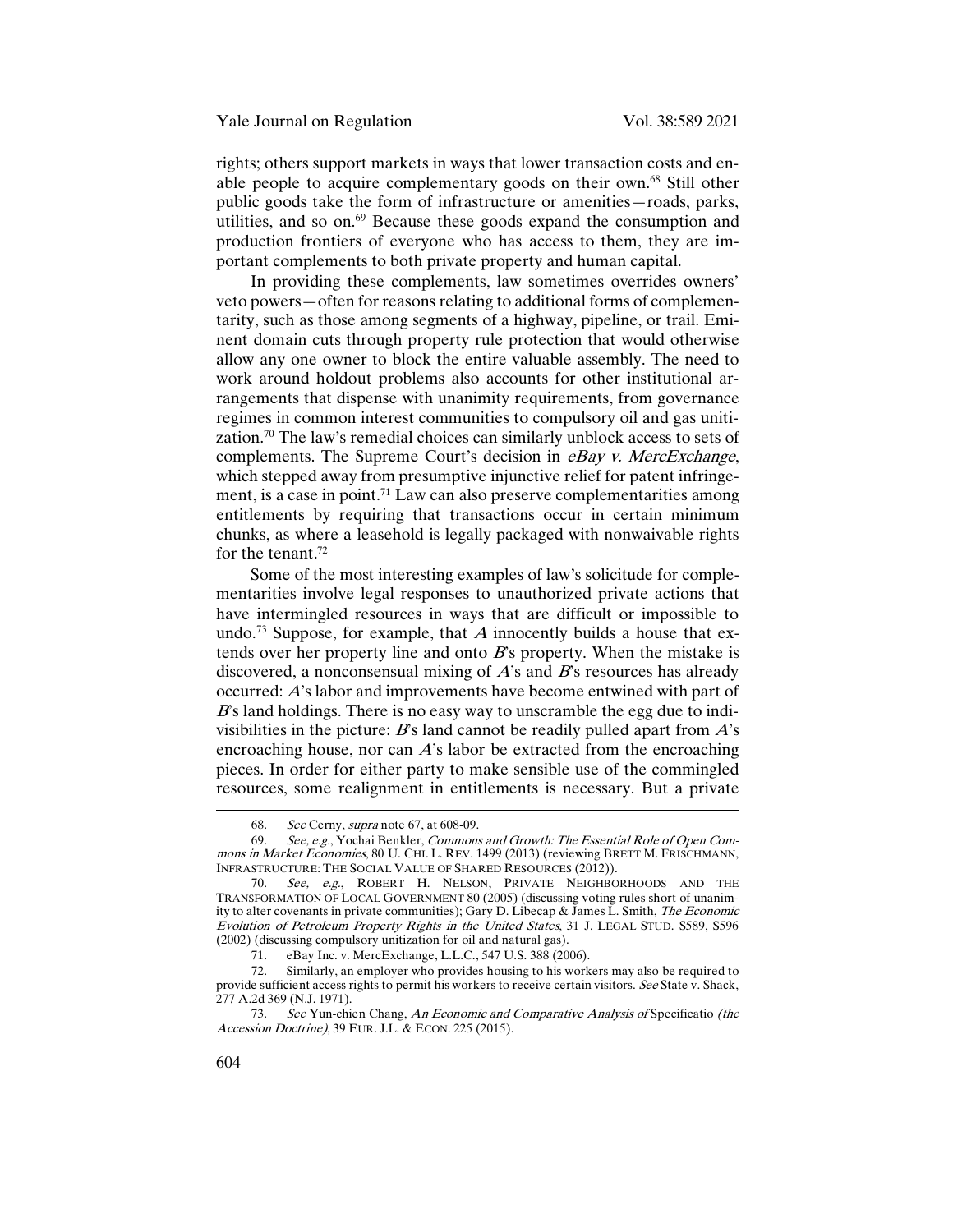deal that does this may be impossible due to the bilateral monopoly situation that now exists. So the law steps in to realign entitlements—for example, by forcing a sale of the encroached-upon land from  $B$  to  $A^{.74}$ 

Although the mistaken improver in this story carried out a physical commingling on her own, it took the law's affirmative act to make her the owner of the encroached-upon land as well as the encroaching house.<sup>75</sup> Small-bore adjustments like this one might seem unrelated to the kinds of large-scale distributive realignments necessary to unlock human capital or address injustice. I raise this example not for its own significance, but rather to illustrate a conceptually powerful doctrinal move that the law already has in its repertoire—one that reappears in other guises and that can be scaled up and adapted to new contexts. Notably, the entitlement realignment in the encroachment story, as opposed to the initial building mistake, represents a conscious choice to loosen property protections to realize a more valuable combination—something that also occurs when existing entitlements are reconfigured through approaches like eminent domain. In these cases (and many more), the law withdraws veto power from an owner who might otherwise make it impossible for another party to achieve or maintain a valuable combination of resources.

Consider a very different example, this time from South Africa. In Modder East Squatters v. Modderklip Boerdery, a large number of squatters built and occupied dwellings upon land without permission of the landowner.76 When the landowner sought to evict them, they invoked their constitutional right to housing. The Supreme Court of Appeal and the Constitutional Court of South Africa both agreed, denying the landowner the power to evict them unless and until substitute housing became available—although, significantly, they did require the government to compensate the landowner for the encroachment.<sup>77</sup> Here too, we see complementarities between people, land, and housing protected against an owner's prerogatives.

Such examples also underscore the power of gaining enough access to resources, even without authorization, to mix them with one's own inputs. Doing so changes the world, and while it may not extinguish all other

<sup>74.</sup> See generally id. (discussing possible remedial approaches, including forced sales).

<sup>75.</sup> The fact that physical commingling preceded the entitlementrealignment rather than following it matters only insofar as that commingling heightens the bilateral monopoly problem. In other contexts where physical commingling has not yet occurred, the monopoly position of resource owners may be less clear; there may be alternative aggregations available, or substitutes for particular components. But as outside options narrow and holdout potential rises, the situations start to resemble each other. It should not be surprising, then, to see legal doctrines that override the veto power of property owners in both types of situations.

<sup>76.</sup> 2004 (8) BCLR 821 (SCA) (S. Afr.).

<sup>77.</sup> See Modder East Squatters & Others v. Modderklip Boerdery (Pty) Ltd. 2004 (8) BCLR 821 (SCA) (S. Afr.); President of the Republic of South Africa v Modderklip Boerdery (Pty) Ltd 2005 (5) SA 3 (CC); see also Gregory S. Alexander, The Social-Obligation Norm in American Property Law, 94 CORNELL L. REV. 745, 786-91 (2009) (discussing Modderklip).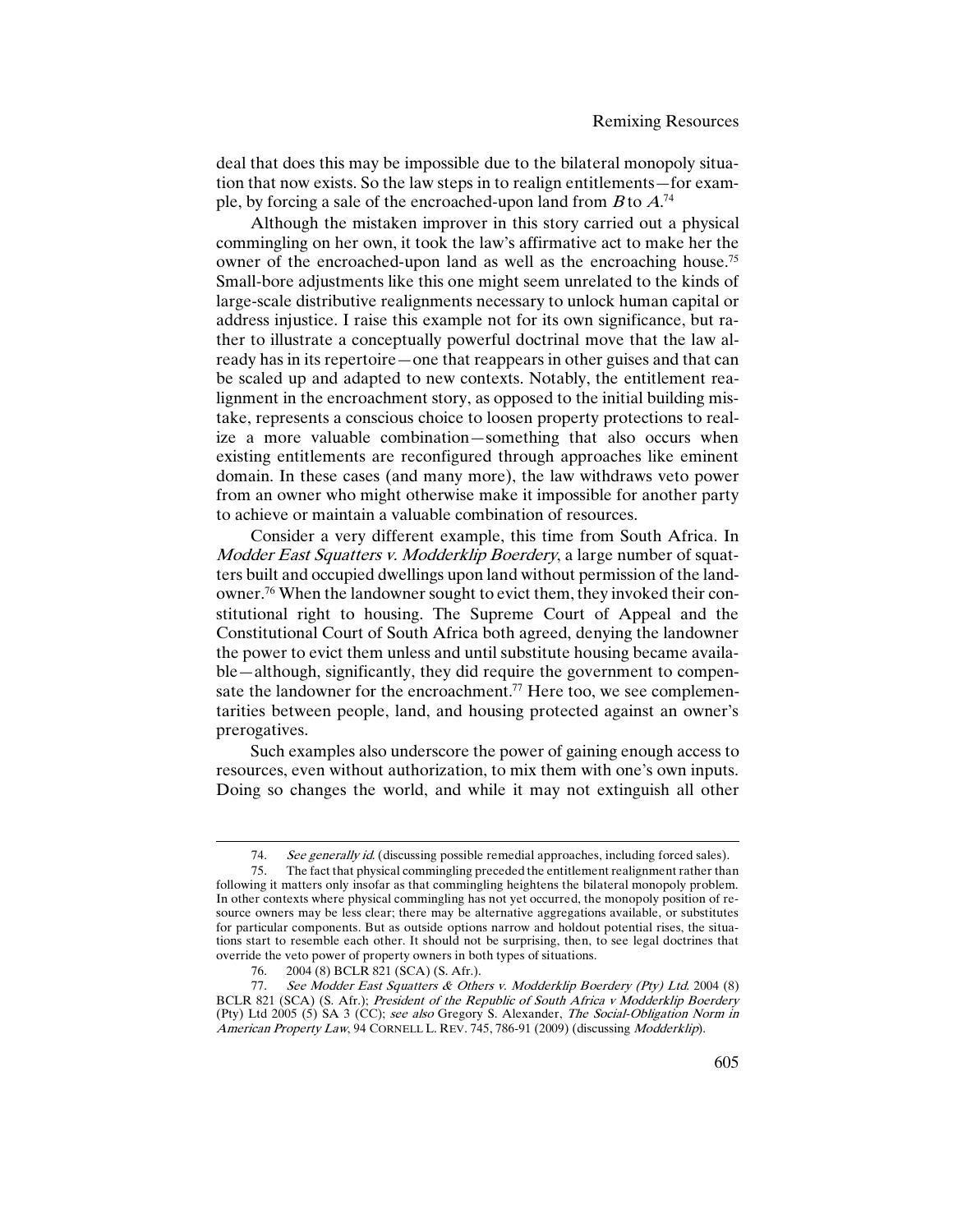claims, it can create combinations that become difficult to undo outright.78 To be sure, there are reasons to be skeptical of approaches that prioritize what we might think of as the brute facts on the ground: who manages to grab hold of something belonging to someone else and hang onto it. Owners' expenditures to protect their assets, and nonowners' efforts to overcome those protections, introduce deadweight loss and an arbitrariness based on raw power.79 And validating results brought about by brute force can encourage and reward unjust as well as justified efforts at resource appropriation.

Of course, we need look no further than our own property system to find pervasive protection of resources assembled from unjustly obtained inputs. Today's patterns of property holdings stand on a foundation of expropriated inputs of labor and land, among other injustices. What, if anything, can we learn by placing this fact alongside smaller examples of complements assembled without authorization? The most obvious lesson is that misappropriations that are incorporated into new combinations will at least give rise to compensation obligations, even if the appropriator is allowed to retain the finished product—an observation with pointed implications for reparations. But additional insights flow from examining why the law might allow a new combination of resources to remain in a misappropriator's hands at all.

A core argument against giving resources back, that what was taken has become so thoroughly incorporated into the lives and projects of current owners as to defy disaggregation, $80$  boils down to a claim about complementarities between people and resources. We need not accept this claim at face value, especially where past expropriations act as continuing deprivations that leave behind painful gaps in people's lives. <sup>81</sup> Still, to the extent the law privileges complementarities over prior claims on resources, it should be consistent in doing so. This observation suggests a strategy that law and policy can consciously pursue: expanding opportunities for people to access resources that complement their productive capacities.

<sup>78.</sup> Cf. EDUARDO MOISÉS PEÑALVER & SONIA K. KATYAL, PROPERTY OUTLAWS: HOW SQUATTERS, PIRATES, AND PROTESTERS IMPROVE THE LAW OF OWNERSHIP 140-41 (2010) (discussing how civil disobedience can change the world by overcoming political inertia and "imaginative deficits").<br> $79$  See ge.

See generally Richard L. Hasen & Richard H. McAdams, The Surprisingly Complex Case Against Theft, 17 INT'L REV. L. & ECON. 367 (1997) (discussing the inefficiency of protective measures and countermeasures, as well the strategy of avoiding owning resources that might be taken).

<sup>80.</sup> See, e.g., Gregory S. Alexander, The Complexities of Land Reparations, 39 L. & SOC. INQUIRY 874 (2014).

<sup>81.</sup> See Ezra Rosser, The Political Possibilities of Reparations, 1 L. & Soc. INQUIRY F. 20, 20 (2015) (observing that "for some people identity is marked by absence of property as much as by ownership of property").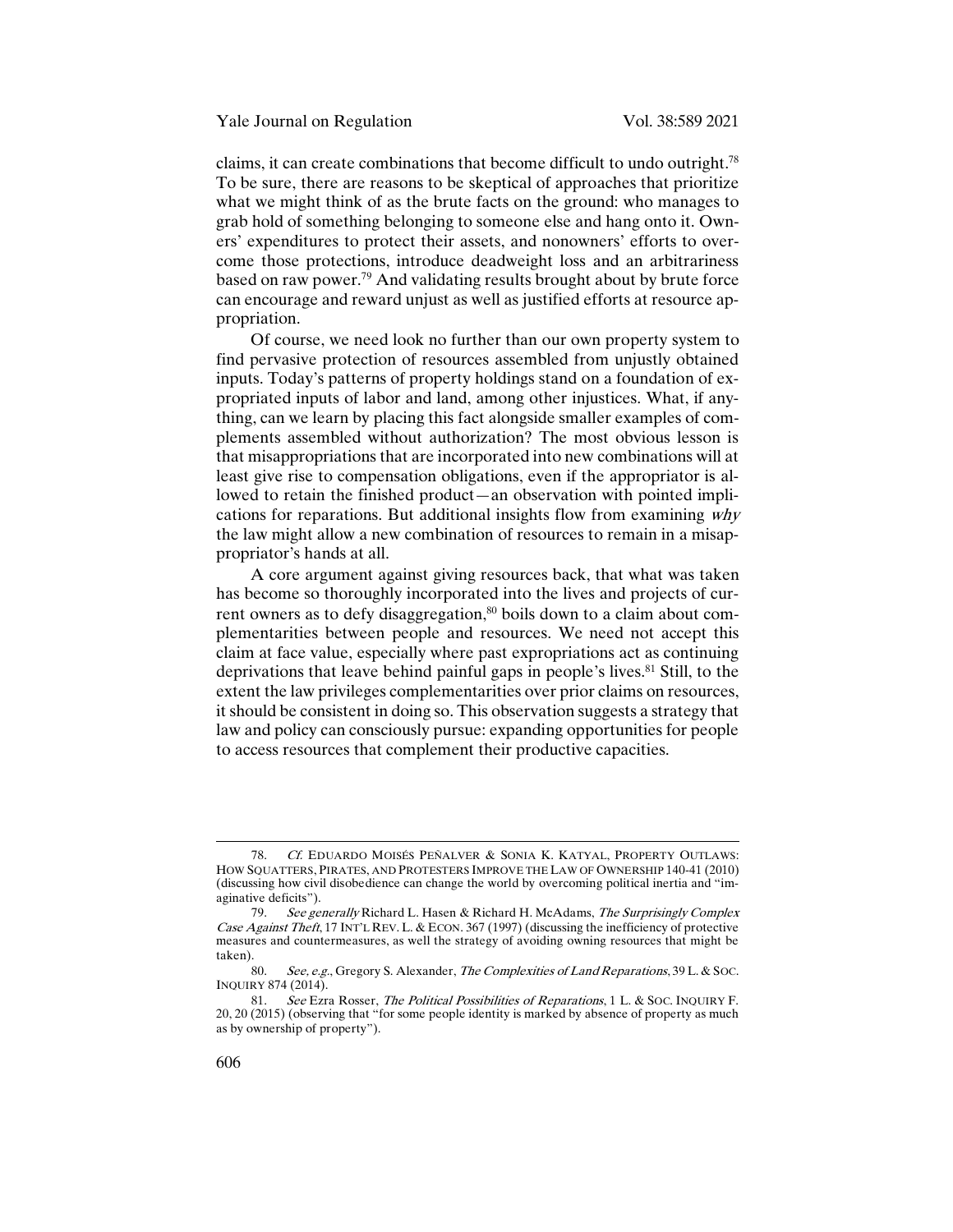#### C. Remixing and Unmixing

1

Property law has a tendency toward entrenchment that fosters stability but can have highly undesirable system-wide distributive effects over time.<sup>82</sup> It acts as an accumulating machine that continually layers new accretions onto holdings shaped by a history of pervasive injustice. Carrying out a reset of some kind is essential to both distribution and efficiency.83 Enabling people to access tangible and intangible resources for which their own labor serves as complements can help to counter some of property's inherently regressive tendencies. But what form should such access take? And on what conceptual footing should it stand?

Some concrete examples can be found in past populist policies, including the Homestead Acts—which, despite serious failings, sought to democratize land ownership.<sup>84</sup> As Anna di Robilant has explained, these policies are echoed in modern calls for "pre-distribution" reforms.<sup>85</sup> Instead of redistributing wealth or income ex post, pre-distribution focuses on altering market structures and resource access ex ante in ways that encourage a more egalitarian set of results.<sup>86</sup> A reform agenda that focuses on access to key resources like housing, education, and credit harnesses complementarities to make human capital more productive.<sup>87</sup> Such reforms can and should revisit what it means to own particular assets, including the extent to which ownership entails the power to veto access.<sup>88</sup>

An idea implicit in *Modderklip*—that property ownership is inherently contingent, and that its content and protection depends on other societal arrangements for meeting basic needs—offers further guidance.89 A

See JACK KNIGHT, INSTITUTIONS AND SOCIAL CONFLICT 38 (1992) (observing that stability's normative valence "depend[s] on the substantive nature of the outcomes" and noting the way in which it can entrench disadvantage).

<sup>83.</sup> Cf. JOSEPH WILLIAM SINGER, THE EDGES OF THE FIELD 51 (2000) (discussing the "periodic redistribution" contemplated by the Jubilee Year).

<sup>84.</sup> See Anna di Robilant, Populist Property Law, 49 CONN. L. REV. 933, 945-57 (2017); see also Rosser, supra note 5, at 450-51 (observing that although the Homestead Acts sought to democratize access to capital, "the settlement of the Midwest relied upon dispossessing Indians").

<sup>85.</sup> di Robilant, supra note 84, at 982-85. The term "pre-distribution" was coined by Jacob Hacker. See generally Jacob S. Hacker, The Institutional Foundations of Middle-Class Democracy, in PRIORITIES FOR A NEW POLITICAL ECONOMY: MEMOS TO THE LEFT 33 (2011); Jacob S. Hacker, Foreword: The Promise of Predistribution, in THE PREDISTRIBUTION AGENDA: TACKLING INEQUALITY AND SUPPORTING SUSTAINABLE GROWTH (Claudia Chwalisz & Patrick Diamond eds., 2015).

<sup>86.</sup> See, e.g., di Robilant, supra note 84, at 982-85.

<sup>87.</sup> See id. So too does ensuring that everyone has access to critical environmental goods like clean air and safe drinking water.

<sup>88.</sup> See KATHARINA PISTOR, THE CODE OF CAPITAL: HOW THE LAW CREATES WEALTH AND INEQUALITY 3-6, 15-18 (2019) (noting how law encodes resources as capital and protects them through state force). See generally HANOCH DAGAN, A LIBERAL THEORY OF PROPERTY (2021) (developing an approach to property that emphasizes the interests of nonowners as well as owners).

<sup>89.</sup> Cf. JEREMY WALDRON, LIBERAL RIGHTS: COLLECTED PAPERS 1981-1991, at 244 (1993) ("The welfare state is a way of ensuring that no one should ever be in such abject need that he would be driven to violate otherwise enforceable rules of property.").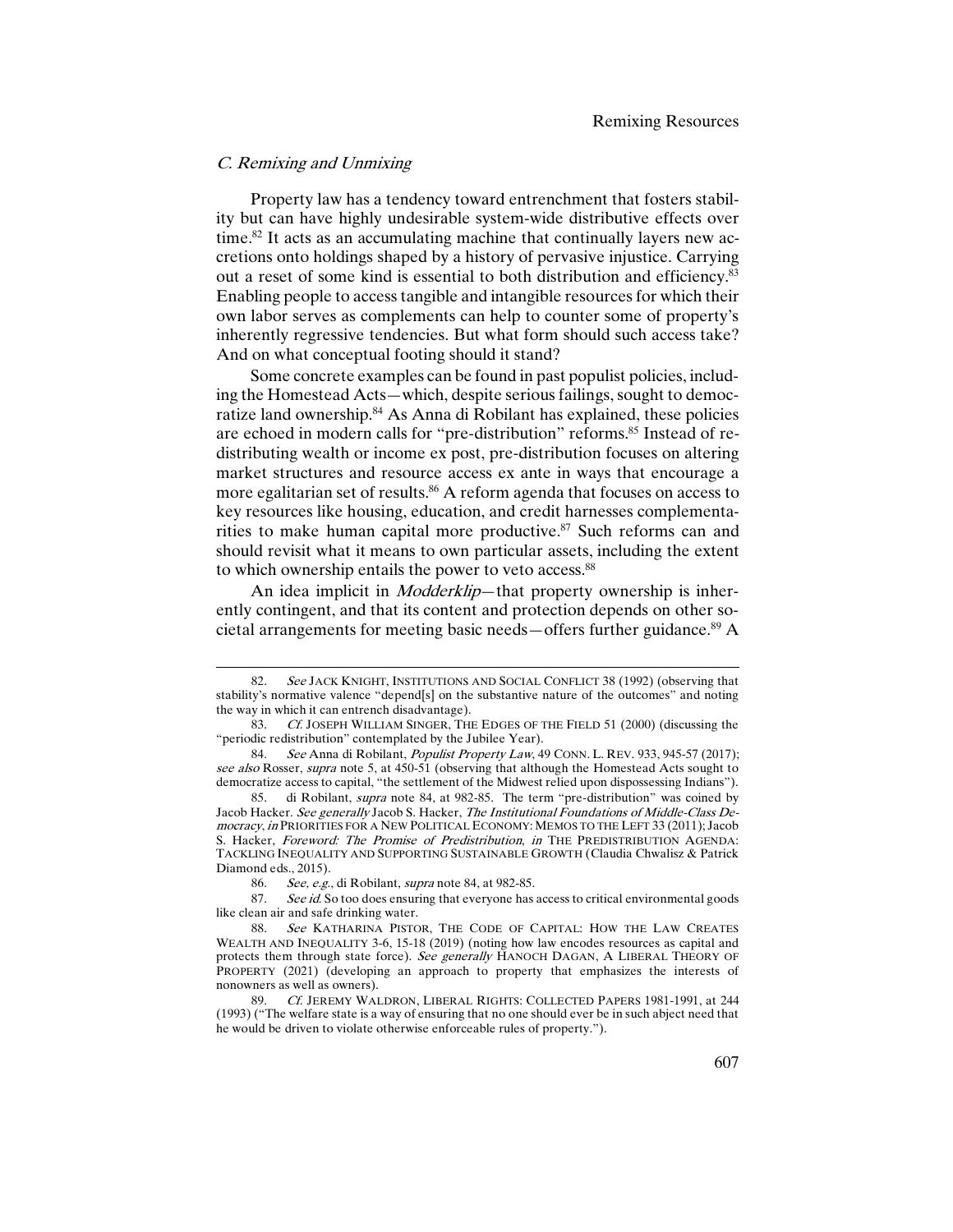recent U.S. example, Martin v. City of Boise, takes a similar tack by forbidding (on Eighth Amendment grounds) the city's enforcement of rules against sitting and lying down in public against homeless individuals so long as there is insufficient shelter space to house them.<sup>90</sup> Although not framed in these terms, the case is really about complementarities: access to physical space is strictly complementary to life itself, given that life-sustaining activities like sleeping must occur somewhere. $91$  If the city wants to keep its public spaces free of sleepers, it must provide an alternative. This same idea of contingency rooted in complementarity appears in other property contexts. For example, the public's right to the foreshore, embodied in the public trust doctrine, is worthless without a complementary good—some means to access the beach. But the extent to which private landowners will be required to provide that access may depend on what other options for access exist.<sup>92</sup>

More broadly, we can understand all property entitlements as accruing subject to claims by other members of society. As we see from existing property doctrines, appropriations of the inputs of others can generate such claims. We need not look far to find such past appropriations.  $93$  But even in the absence of the intentional and systematic expropriation that our history undeniably contains, property entitlements characteristically draw from a common stock in ways that might be understood to generate some sort of debt to the public at large. For example, the Lockean proviso—"enough, and as good, left in common for others"—suggests a condition in which the raw materials converted through labor are sufficiently plentiful that no one is deprived of a similar opportunity to mix their labor with such resources. But this condition is not met—or is no longer met—if resources thus converted are later monopolized in ways that preclude just such mixing.<sup>94</sup> Similarly, a variety of "use or lose doctrines" make an owner's claim to a resource contingent on her continuing use of it.<sup>95</sup> This idea echoes Locke's proviso that one should take no more than one can put to use before it spoils.96

Recognizing a societal claim against current property holdings need not depend on adopting a Lockean vision of property, however. The same

<sup>90.</sup> 920 F.3d 584 (9th Cir. 2019).

<sup>91.</sup> See Jeremy Waldron, *Homelessness and the Issue of Freedom*, 39 UCLA L. REV. 295, 296 (1991).

<sup>92.</sup> See Matthews v. Bay Head Improvement Ass'n, 471 A.2d 355, 369-70 (N.J. 1984).

<sup>93.</sup> For an approach basing claims on the gains enabled by past wrongful appropriations, see ROBERT MEISTER, AFTER EVIL: A POLITICS OF HUMAN RIGHTS 232-59 (2011).

<sup>94.</sup> See, e.g., SINGER, supra note 83, at 29; Rosser, supra note 5, at 448-53.

See, e.g., Daphna Lewinsohn-Zamir, More Is Not Always Better Than Less: An Exploration in Property Law, 92 MINN. L. REV. 634, 655-56 (2008) (discussing "use it or lose it" character of certain water rights); Joseph William Singer, Property as the Law of Democracy, 63 DUKE L.J. 1287, 1317-18 (2014) (discussing a variety of examples, including adverse possession and homesteading).

<sup>96.</sup> See Eloise Harding, Spoilage and Squatting: A Lockean Argument, 26 RES PUBLICA 299 (2020) (deriving a limited defense of squatting from the Lockean spoilage proviso).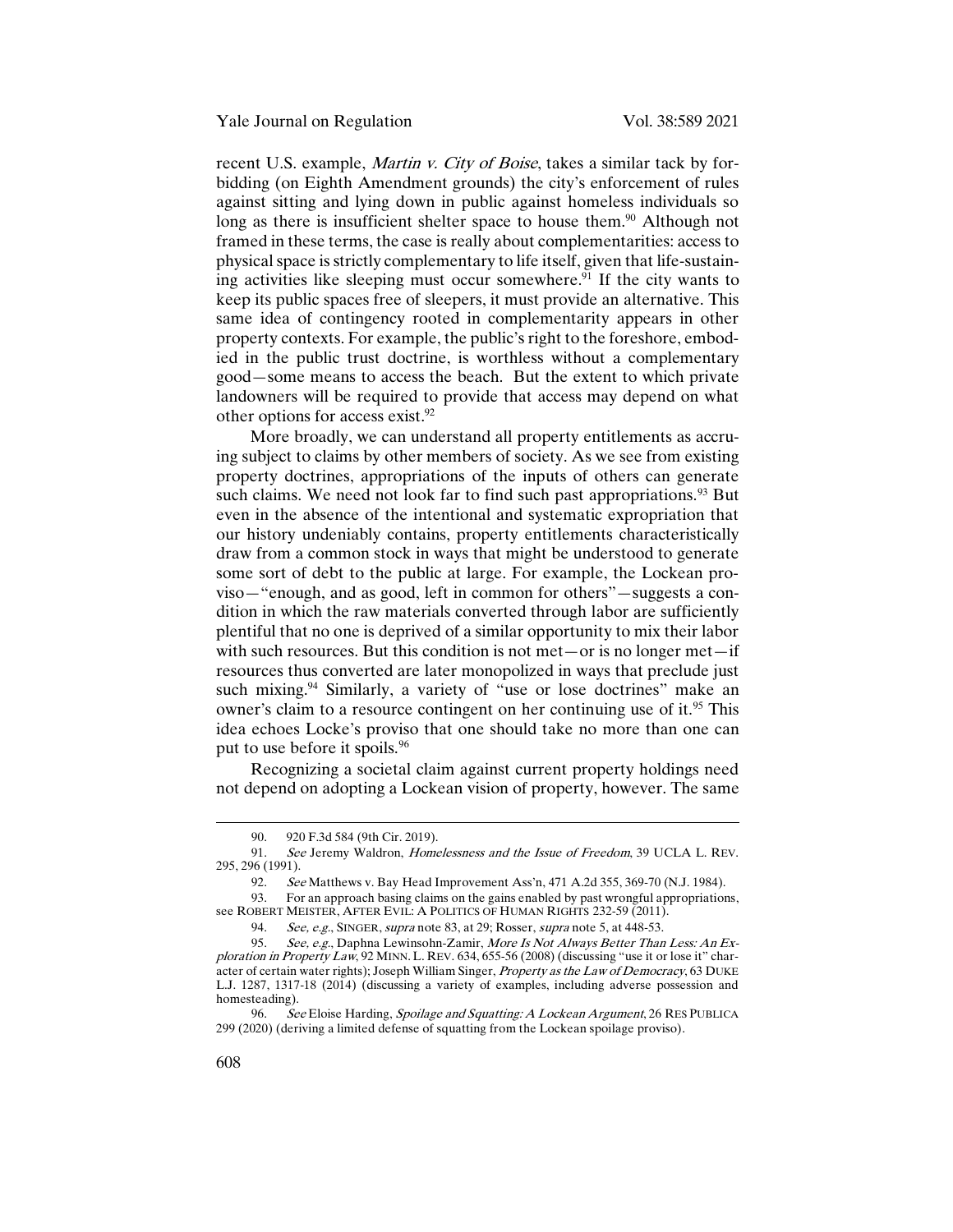point can be made by observing all the ways in which commonly owned or publicly supplied inputs (including infrastructure of all types) make private property more valuable.<sup>97</sup> Improving resource access directly may be both more feasible and more effective than delivering cash compensation to the public at large for its contributions to the creation of private wealth. A focus on resource access also has the potential to improve the targeting of a distributive program that is premised, at least in part, on the ways in which the monopolization of resources through ownership limits opportunities.

The fact that current accretions are built on a foundation of historic injustice provides an independent basis for claims on owned resources. An access-expanding approach answers a frequently raised objection to reparations, that it is impossible to know what the counterfactual world would have looked like in the absence of widespread injustice.<sup>98</sup> There is perhaps no more direct way to move closer to the modern conditions that would have obtained in that counterfactual world than to remove the barriers to resource access that past systems of injustice erected and that remain today through the operation of an inertial, accretive property system.<sup>99</sup> The results provide a self-executing way of delivering, however imperfectly and inadequately, some measure of that counterfactual world.

To take an especially salient current example, consider access to housing. Housing access has been dramatically and wrongfully limited in the past through state-sponsored segregation and complicity in private racial exclusion—wrongs that continue to shape residential patterns today.<sup>100</sup> As a result of this history as well as ongoing laws and policies that constrain housing opportunities, many people are unable to access a good that is an essential complement to optimizing their own human capital. Here, inequity gives rise to a much-noted modern inefficiency: people cannot locate in the labor markets where their own skills and talents can be most productive.101

Why is it not possible for any individual capable of succeeding in a given city to be the high bidder on an ideally located housing unit? One

<sup>97.</sup> See, e.g., Benkler, supra note 69. See generally LIAM MURPHY & THOMAS NAGEL, THE MYTH OF OWNERSHIP: TAXES AND JUSTICE (2002) (explaining that any meaningful conception of private property rights must account for the role of tax-funded goods and services in making those rights possible).

<sup>98.</sup> See, e.g., MEISTER, supra note 93, at 249-50; Waldron, supra note 37, at 7-14.<br>99. This is not to suggest that this is the only form reparations should take, only the

This is not to suggest that this is the only form reparations should take, only that it is one property scholars could contribute to developing. For other recent perspectives on reparations, see, for example, WILLIAM A. DARITY, JR. & A. KIRSTEN MULLEN, FROM HERE TO EQUALITY: REPARATIONS FOR BLACK AMERICANS IN THE TWENTY-FIRST CENTURY 256-70 (2020); and Ta-Nehisi Coates, The Case for Reparations, ATLANTIC (June 2014), https://www.theatlantic.com/magazine/archive/2014/06/the-case-for-reparations/361631/ [https://perma.cc/4F4E-65X4].<br>100. See, e.g., ROTHS

See, e.g., ROTHSTEIN, supra note 42.

<sup>101.</sup> See, e.g., David Schleicher, Stuck! The Law and Economics of Residential Stagnation, 127 YALE L.J. 78, 102-04 (2017); Chang-Tai Hsieh & Enrico Moretti, Housing Constraints and Spatial Misallocation (Nat'l Bureau of Econ. Research, Working Paper No. 21154, 2017), https://www.nber.org/papers/w21154 [https://perma.cc/DK3M-2EUA].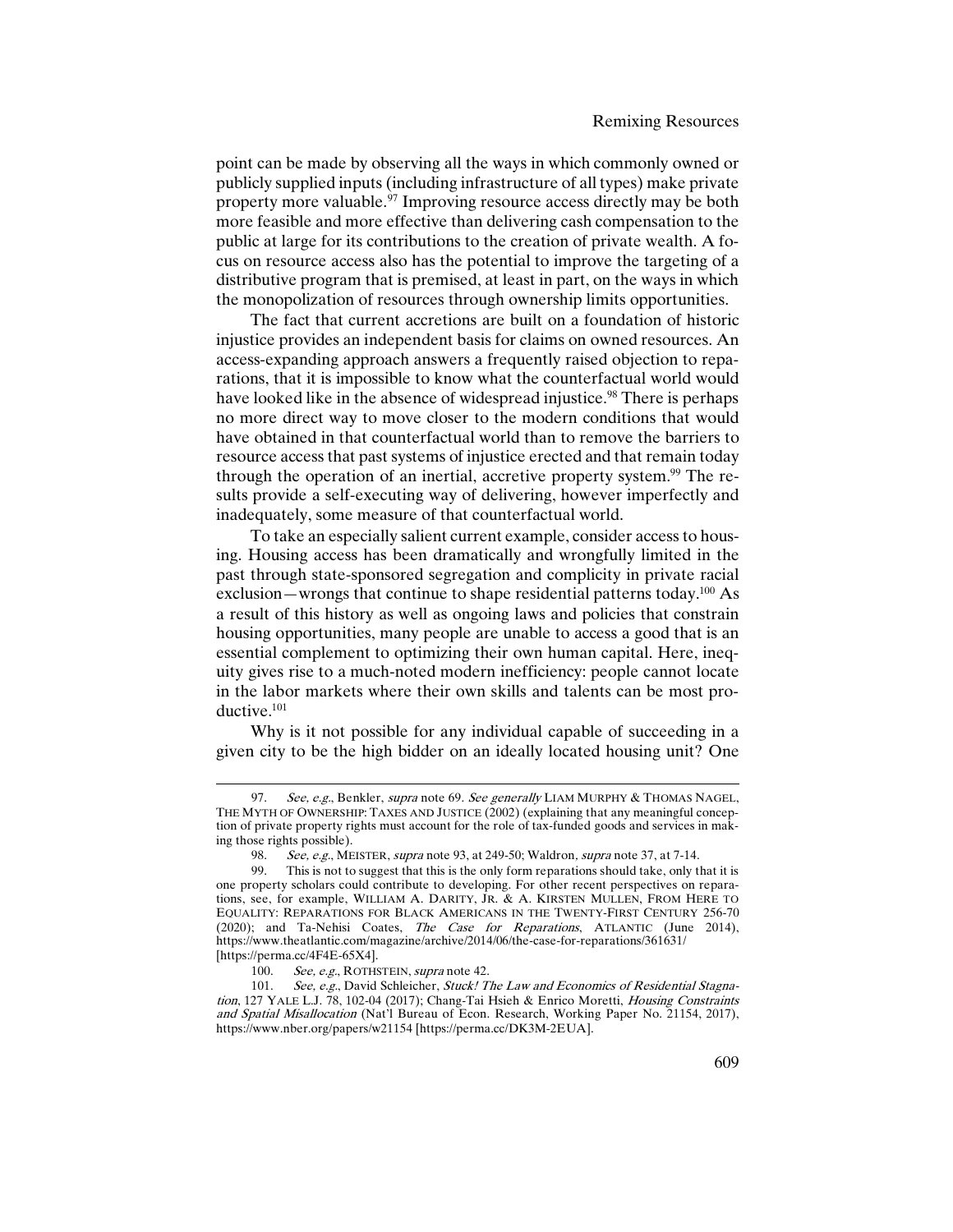issue is liquidity. It is impossible to outbid competitors for a prized housing unit if one's only asset is one's raw human capital that has not yet been paired with a maximizing employment opportunity, and cannot be borrowed against. A second problem is even more intractable, and it illustrates why ensuring access to specific resources can offer a more effective solution than simply rearranging money: the amount one must bid on a housing unit is artificially elevated because land use regulations have suppressed housing supply.102

In other words, one is not even able to bid on the right thing: the neighbors' NIMBY blocking rights that keep more housing from being built. Better housing supply would broadly expand resource access for everyone for whom property in a given locality is an input to their best plans, but no one acting alone can overcome the incumbents' effective monopoly. Development approval is a strict complement to each new unit of housing, and the government holds a monopoly on it that it exercises on behalf of those with the most political power—incumbents. Resources, including a great amount of human potential, go to waste as a result.

Making property holdings more explicitly contingent and complementarity-based offers a possible way forward.<sup>103</sup> Finding the best ways to accomplish that task is a project much larger than this Essay. But it is the sort of project that property scholars, including those working in law and economics, should tackle.

# Conclusion

This Essay has shown one way in which law and economics can push into new normative terrain. By focusing on the ways in which resources and human inputs combine to produce value, it becomes possible for property scholars to engage with issues of distribution, fairness, and historic injustice—all within a normative framework that accommodates economic analysis. In suggesting these possibilities, I have two aims in mind.

The first is to trace some implications of a complementarity-focused understanding of property. A focus on complements offers a way of breaking the deadlock between those who see property as a system of efficient incentives and those who see it as a system for promoting progressive distributive values. Neither camp can advance its agenda without finding better ways to address societal inequality and historic injustice. We are in need of fresh ideas, and I hope that the incomplete sketch I have offered here will catalyze some further thinking in this vein.

<sup>102.</sup> See, e.g., Peter Ganong & Daniel Shoag, Why Has Regional Income Convergence in the U.S. Declined?, 102 J. URB. ECON. 76, 85-90 (2017); Edward Glaeser & Joseph Gyourko, The Economic Implications of Housing Supply, 32 J. ECON. PERSP. 3 (2018).

<sup>103.</sup> See Rosser, supra note 5, at 450-52 (discussing how granting development rights, including self-executing remedies for developers, can sidestep monopolies and broaden access to property).